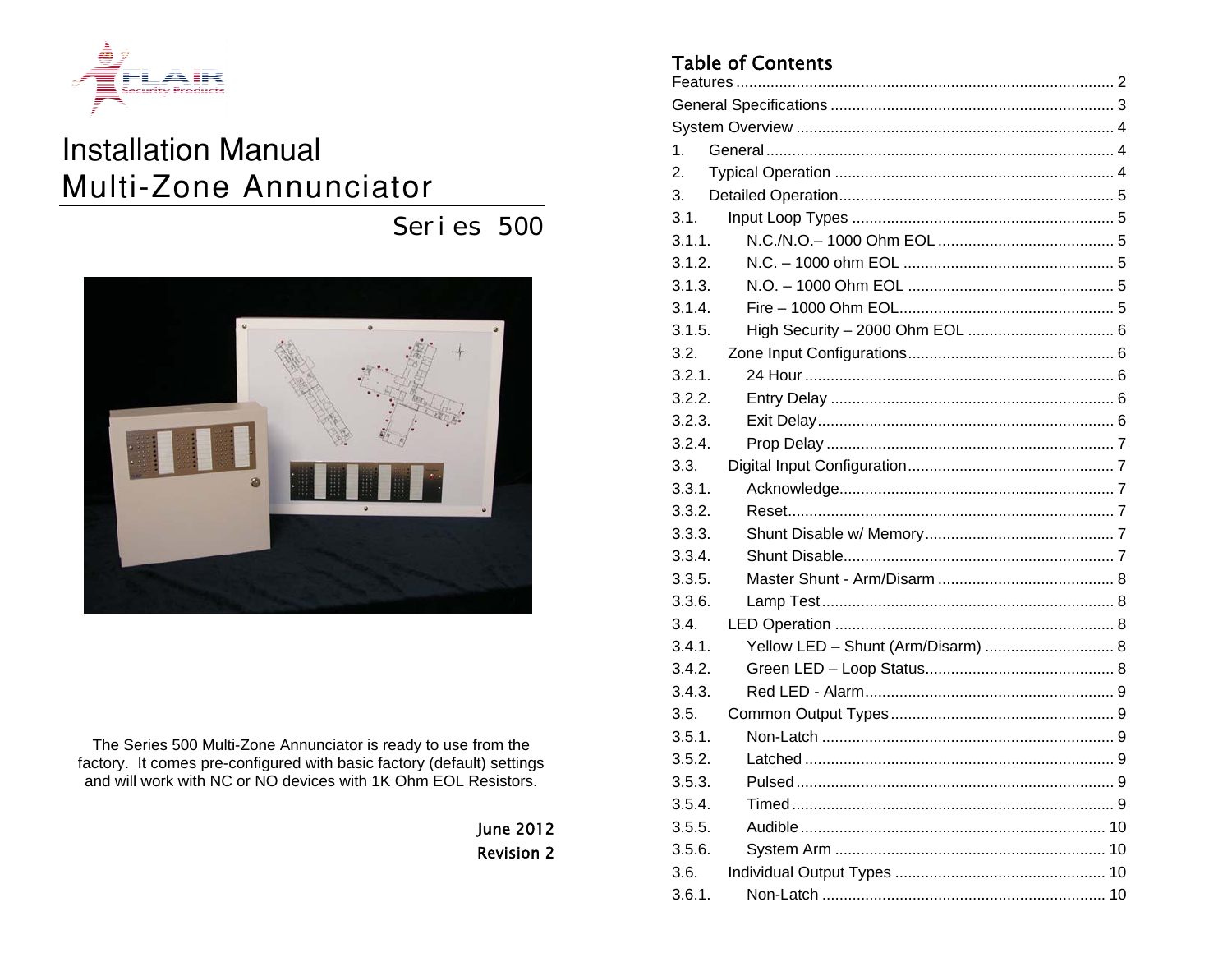| 3.6.2.                                                        |  |
|---------------------------------------------------------------|--|
| 3.6.3.                                                        |  |
| 3.6.4.                                                        |  |
| 3.6.5.                                                        |  |
| 3.7.                                                          |  |
| 3.8.                                                          |  |
| 4.                                                            |  |
| 4.1.                                                          |  |
| 5.                                                            |  |
| 6.                                                            |  |
| 7.                                                            |  |
| 7.1.                                                          |  |
| 7.2.                                                          |  |
| 7.3.                                                          |  |
| 7.4.                                                          |  |
| 7.5.                                                          |  |
| 8.                                                            |  |
| 8.1.                                                          |  |
| 8.2.                                                          |  |
| 8.2.1.                                                        |  |
| 8.2.2.                                                        |  |
| 8.2.3.                                                        |  |
| 8.2.4.                                                        |  |
| 8.3.                                                          |  |
| Individual and Common Outputs - J3 & J4 Connectors 22<br>8.4. |  |
| 8.5.                                                          |  |
| Wire Lead Color Code and Description  23<br>8.6.              |  |
| Annunciator Termination Module Descriptions 24<br>8.7.        |  |
| 9.                                                            |  |
| 9.1.                                                          |  |
| 9.2.                                                          |  |
| 9.3.                                                          |  |
| 9.4.                                                          |  |
| 9.5.                                                          |  |
| 9.6.                                                          |  |

### **Introduction**

Flair Multi-Zone Annunciators are the most compact and sophisticated of their kind. They are available in a variety of mounting styles: Rack, Desk Top, Recessed Wall and Surface Wall mount. Eight Zone, State of the Art, Micro-Controller Based, Modular Circuit Boards are the Heart of the System.

Flair Multi-Zone Annunciators can be used as "Stand Alone" Annunciator-Controls or in combination with any Control Panel.

This Manual describes the basic installation and operation of the Flair Multi-Zone Annunciator. There are several configurations with up to 40 Options to customize your Annunciator.



*It is important that you refer to the Options pages to understand the specific operation of your Multi-Zone Annunciator.* 

## Features

- 8 Zone Modular Design
- State of the Art Microcontroller Based
- Highly Visible Display
- Single touch Zone Control
- Pre-Configured for Basic Operation
- Field Programmable via Serial Port
- EOL Supervised Inputs compatible with C.C., O.C. and Multi-State High Security Loops
- Individual Open Collector Output per Zone
- 1 Audible Sounder and 1 Common SPDT Relay Output
- Individual Zone Status LEDs

2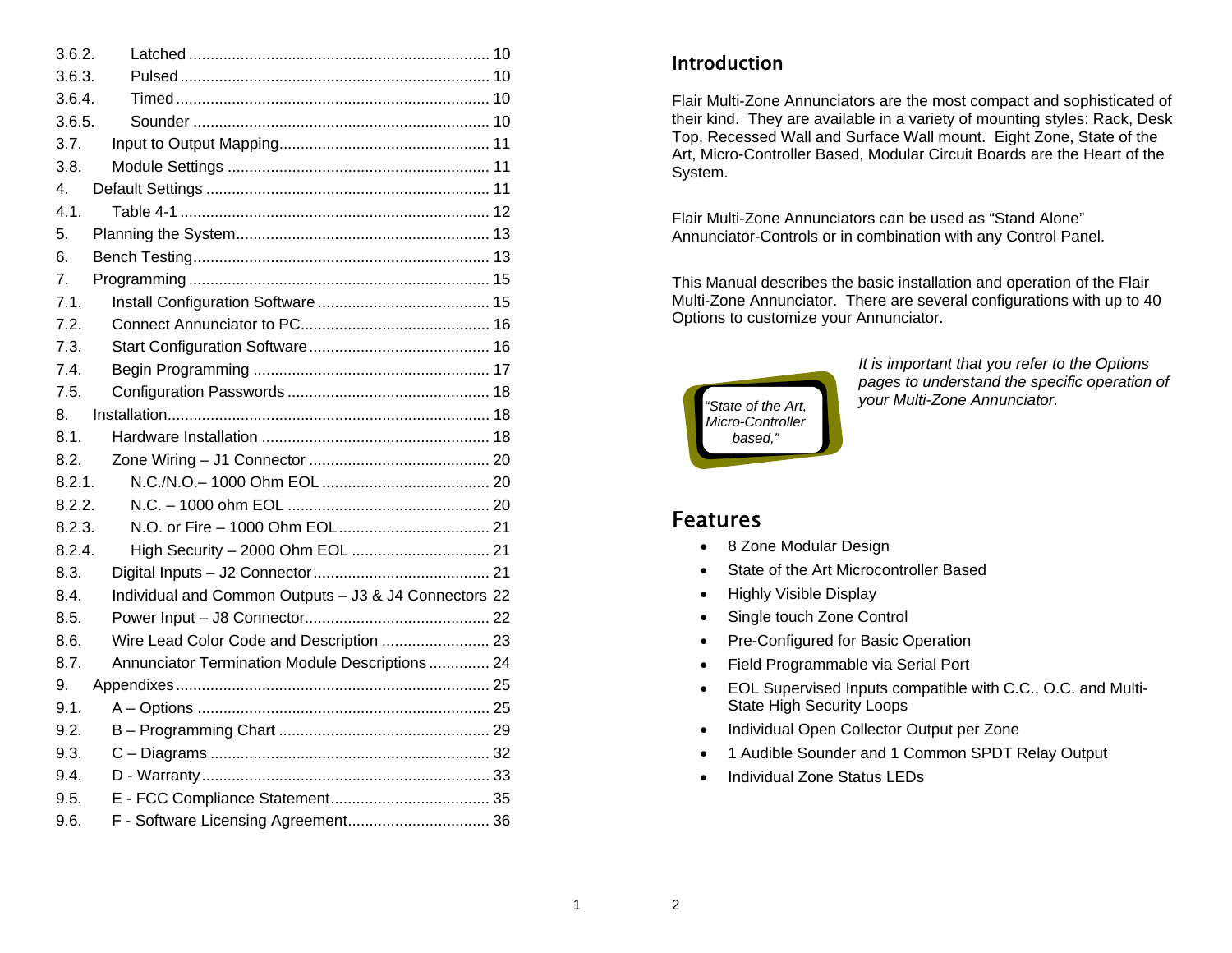## **System Overview**

# General Specifications

- Mounting Configuration
	- o Surface Wall Mount
	- o Recessed
	- <sup>o</sup> Desk Top
	- o Rack
- Power Requirements
	- <sup>o</sup> Series 500 includes 12Vdc Power Supply w/ Battery Charger and 18Vac 40VA Transformer
- Zone Inputs From 8 to 64 Zones in 8 Zone Increments
	- <sup>o</sup> End-of-Line (EOL) Resistor Supervised
	- <sup>o</sup> CC, OC 1k ohm End-of-Line Resistor
	- <sup>o</sup> High Security Multi-State End-of-Line Contact Required
- Auxiliary Control Input Programmable Features.
	- <sup>o</sup> Acknowledge
	- o Reset
	- <sup>o</sup> Shunt Disable w/ Memory
	- o Shunt Disable
	- o Master Shunt Arm/Disarm
	- <sup>o</sup> Lamp Test
- Individual Zone Output Programmable Features
	- o Non-Latch
	- o Latched
	- o Pulsed
	- o Timed
	- o Sounder
- Common Zone Output Programmable Features
	- o Non-Latch
	- o Latched
	- o Pulsed
	- o Timed
	- o Audible
	- <sup>o</sup> System Arm

## 1. **General**

The Series 500 Multi-Zone Annunciator is ready to use from the factory. It comes Pre-Configured with a basic Factory (Default) setting for Burglar Zones. The System can be Re-Configured via the Serial Port. This requires an RS232 Adapter, Personal Computer and the Configuration Software.

The 8 Zone Modules are comprised of two components, the ILM (Input Light Module) and the TM (Termination Module). The ILM contains the Micro-Controller, LEDs and Zone Push Buttons. The TM contains the Voltage Regulators, Interface and Signal Conditioning Circuitry and the Input/Output Terminations.

## 2. **Typical Operation**

**\*\*\***Based upon standard factory programming and options**\*\*\***

**Input Loop** – The Inputs are configured to monitor NC/NO EOL (End of Line) Resistor Loop. The Secure State is with a Loop resistance of 1k Ohms. If the resistance is <500 ohms or >2k ohms the Annunciator will detect an Alarm Condition.

**Auxiliary Control Inputs** - The four control inputs are not typically used with the 531 Series Annunciator, however, they are configured as follows:

- 1. Acknowledge
- 2. Reset
- 3. Lamp Test
- 4. Shunt Disable w/ Memory

**Green LED** – The Green LED will display the condition of the Input.

- 1. LED ON Indicates a Secure Input Loop.
- 2. LED OFF Indicates an Alarm Condition.

**Red LED** – The Red LED will display the Alarm Condition of a Zone.

- 1. LED Flashing Indicates an Alarm.
- 2. LED Steady Indicates an Acknowledged Alarm.
- 3. LED OFF Indicates NO Alarm Condition.

**Yellow LED** – Displays the Individual Shunt (Arm/Disarm) status of a Zone. It does not indicate the System Wide Arm/Disarm Status.

- 1. LED OFF Indicates the Zone is Armed.
- 2. LED ON Indicates the Zone is Shunted (Disarmed).

3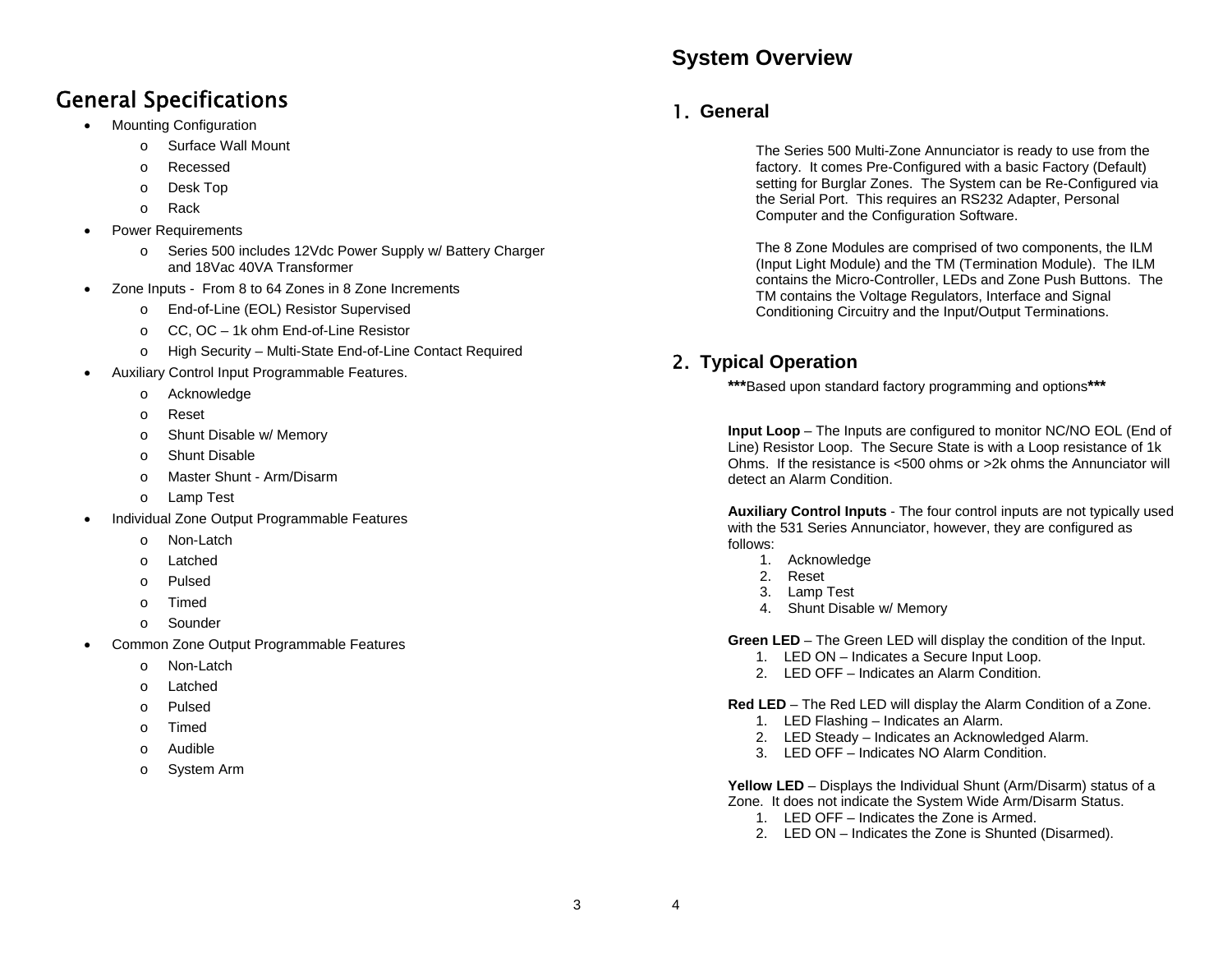**Zone Push Button –** The Zone Push Button provides for individual Zone Control of Acknowledge, Reset and Shunt (Arm/Disarm). Momentarily pressing the Zone Pushbutton will:

- 1. Acknowledge a Zone in Alarm
- 2. Reset an Alarmed and Secured Zone
- 3. If pressed for >3 seconds, change (toggle) the Shunt (Arm/Disarm) State of the Zone

**Audible Sounder** – The Audible Sounder will indicate an Alarm Condition or Exit/Entry Delays in progress.

- 1. Activate Steady ON with any Alarm
- 2. Pulse during Exit/Entry Delay
- 3. Silence when the Zone is acknowledged.
- 4. Reactivate on any new Alarm

**Individual Zone Outputs** – There are 8 individual Open Collector Zone Outputs on each Termination Module, one for each Zone, programmed to latch on an Alarm Condition. Each Output is rated at 24VDC 100mA maximum.

**Common Zone Outputs** – There are 2 common Open Collector Outputs, one wired to and programmed as an Audible Sounder and one wired to a SPDT Relay and programmed as a Non-Latch.

### 3. **Detailed Operation**

#### 3.1. **Input Loop Types**

#### 3.1.1. **N.C./N.O.– 1000 Ohm EOL**

Secure - 500-2k Ohms Alarm - <500 Ohms or > 2k Ohms \*\*NOTE: No Trouble Output

#### 3.1.2. **N.C. – 1000 ohm EOL**

Secure - 500-2k Ohms Alarm - > 2k Ohms Trouble <500 Ohms

3.1.3. **N.O. – 1000 Ohm EOL** 

Secure - 500-2k Ohms Alarm - <500 Ohms Trouble >2k ohms

#### 3.1.4. **Fire – 1000 Ohm EOL**

Secure - 500-2k Ohms Alarm - <500 Ohms Trouble > 2k Ohms \*\*\*Note 3.2.1 - 24 Hour Zones

#### 3.1.5. **High Security – 2000 Ohm EOL**

Secure – 1.5-2.5K Ohms Door open alarm – 4.5-6K Ohms Magnetic tamper alarm – 500-1.5K Ohms Loop trouble/tamper – 0-500 Ohms, 2.5-4.5K Ohms or >6K Ohms

**NOTE:** Inputs will monitor for Tamper or Trouble conditions at all times. This feature is not affected by any time delays or Arm/Disarm function.

### 3.2. **Zone Input Configurations**

#### 3.2.1. **24 Hour**

1. Zones configured as 24hr or Fire will have any Disarm or Delay features disabled.

#### 3.2.2. **Entry Delay**

- 1. Provides a programmable Delay Period to enter an area before an Alarm is activated, typically a front door.
- 2. The Zone will Alarm on Trouble or Tamper during the Delay Period.
- 3. While a Zone is Armed and the door is opened to enter, the Audible Sounder will pulse, indicating the start of the Entry Delay.
- 4. The System will wait for a preprogrammed Delay Period (0-120sec.) to allow the System or Zone to be Disarmed.
- 5. If the System or Zone is not Disarmed with in that Delay Period that Zone will Alarm.
- 6. The Entry Delay is a One Shot Timer. Any secondary Entry attempts will immediately activate the Audible Sounder or any Outputs that may have timed out.

**Example:** A burglar enters the front door and is unable to reset the system. The alarm siren will activate for a time period of approximately 5 minutes. The intruder will then leave the premises and attempt to enter again after the Output has timed out. When the door is opened again, there will be no Entry Delay. There will be an immediate Alarm condition.

#### 3.2.3. **Exit Delay**

- 1. Provides a programmable Delay Period to Exit an area, before a Zone is Armed, typically a front door.
- 2. The System will still monitor for Trouble or Tamper during the Delay Periods.
- 3. When the System or Zone is initially Armed there will be a preprogrammed Exit Delay (0-120sec.) allowing time to exit though the Zone, before the Zone is Armed.
- 4. During the Exit Delay Period, the Audible sounder will pulse.
- 5. After the Exit Delay Period the Zone will be fully Armed.

6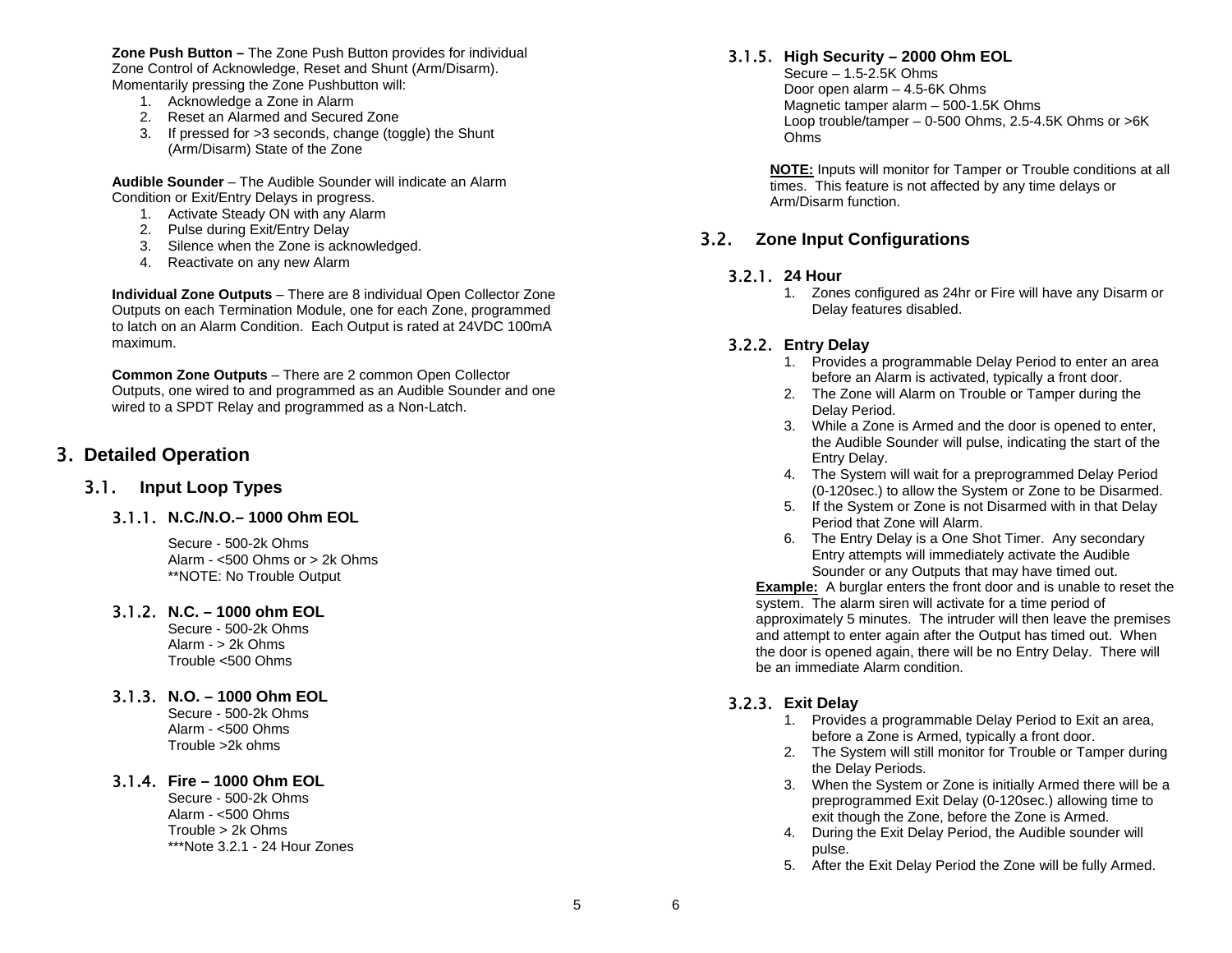### 3.2.4. **Prop Delay**

- 1. Provides a programmable Delay Period to pass thru a Zone and cause no Alarm Output.
- 2. When the Zone is Disarmed there will be a preprogrammed Delay Period (0-120sec.) in which the Zone (Door) may be opened without causing an Alarm.
- 3. If the Zone (Door) remains open longer than the Delay Period the Zone will respond with and Alarm Condition.
- 4. The Annunciator will still monitor for Trouble or Tamper during the Delay Period.

### 3.3. **Digital Input Configuration**

### 3.3.1. **Acknowledge**

When this Input is activated, grounded low:

- 1. Any Flashing Red LED will change from Flashing to Steady On.
- 2. Any Flashing Green LED in which the Zone has been restored from a Trouble condition to a secure condition will change from Flashing to Steady On.
- 3. The Audible sounder will reset regardless of the status of the Input.

### 3.3.2. **Reset**

When this Input is activated, grounded low:

- 1. After a Zone has been acknowledged and the input restored to a secure condition it may be reset.
- 2. Activating this Input after the Zone has been acknowledged and the Input secure will cause the Red Alarm LED to change from Steady On to OFF.
- 3. Activating this input after the Zone has been acknowledged but with the Zone Input still in an Alarm Condition will have no effect.

### 3.3.3. **Shunt Disable w/ Memory**

When this Input is activated, grounded low:

- 1. The Arm/Disarm feature of the Zone Pushbuttons will be disabled.
- 2. There will be no effect on the state of the Yellow LEDs.
- 3. There will be no effect on the Armed/Disarmed status of any Zone.
- 4. All Zones will be locked in their current Arm/Disarm state.

### 3.3.4. **Shunt Disable**

When this input is deactivated, internally pulled high:

- 1. The Arm/Disarm feature of the Zone Pushbuttons will be enabled.
- 2. There will be no effect on the state of the Yellow LEDs.
- 3. There will be no effect on the Armed/Disarmed Status of any Zone.

When this input is activated, grounded low:

- 1. All Zones will become Armed.
- 2. All Yellow LEDs will turn OFF.
- 3. The Arm/Disarm feature of the Zone Pushbuttons will be disabled.

### 3.3.5. **Master Shunt - Arm/Disarm**

When this Input is deactivated, internally pulled high:

- 1. All Standard Alarm and High Security Zones will be Disarmed.
- 2. All Entry Delays will be Reset and Canceled.
- 3. 24 Hr or Fire Zones will not be affected and will remain Armed.
- 4. The Annunciator will continue to monitor for Trouble or Tamper.
- 5. There will be no effect on the Yellow LEDs.
- 6. The Arm/Disarm feature of the Zone Pushbuttons will be enabled.

When this Input is activated, grounded low:

- 1. The Annunciator will be Armed.
- 2. Any Zone not Disarmed by a Zone Pushbuttons will be Armed.
- 3. Any Exit delays will begin.
- 4. All Zones will be locked in their current Arm/Disarm State.
- 5. The Arm/Disarm feature of the Zone Pushbuttons will be disabled.
- 6. The Yellow LED will display the current Arm/Disarm Status of the Zones.

### 3.3.6. **Lamp Test**

When this Input is activated, grounded low:

- 1. The Annunciator will begin a One-Shot Test Sequence.
- 2. The LEDs will cycle, All Yellow, All Green then All Red.
- 3. After the One-Shot Test Sequence all LEDs will return to their Original Status.
- 4. Holding the Lamp Test Input active will have no effect after the One-Shot Test Sequence.

## 3.4. **LED Operation**

### 3.4.1. **Yellow LED – Shunt (Arm/Disarm)**

- 1. Light steady while Zone is Disarmed by function of the Zone Pushbutton.
- 2. Turn off when Zone is Armed by function of the Zone Pushbutton.
- 3. Disarming by Master Shunt (Arm/Disarm) will not cause the Yellow LED to change states.

### 3.4.2. **Green LED – Loop Status**

1. Light steady while the input is in a secure condition.

8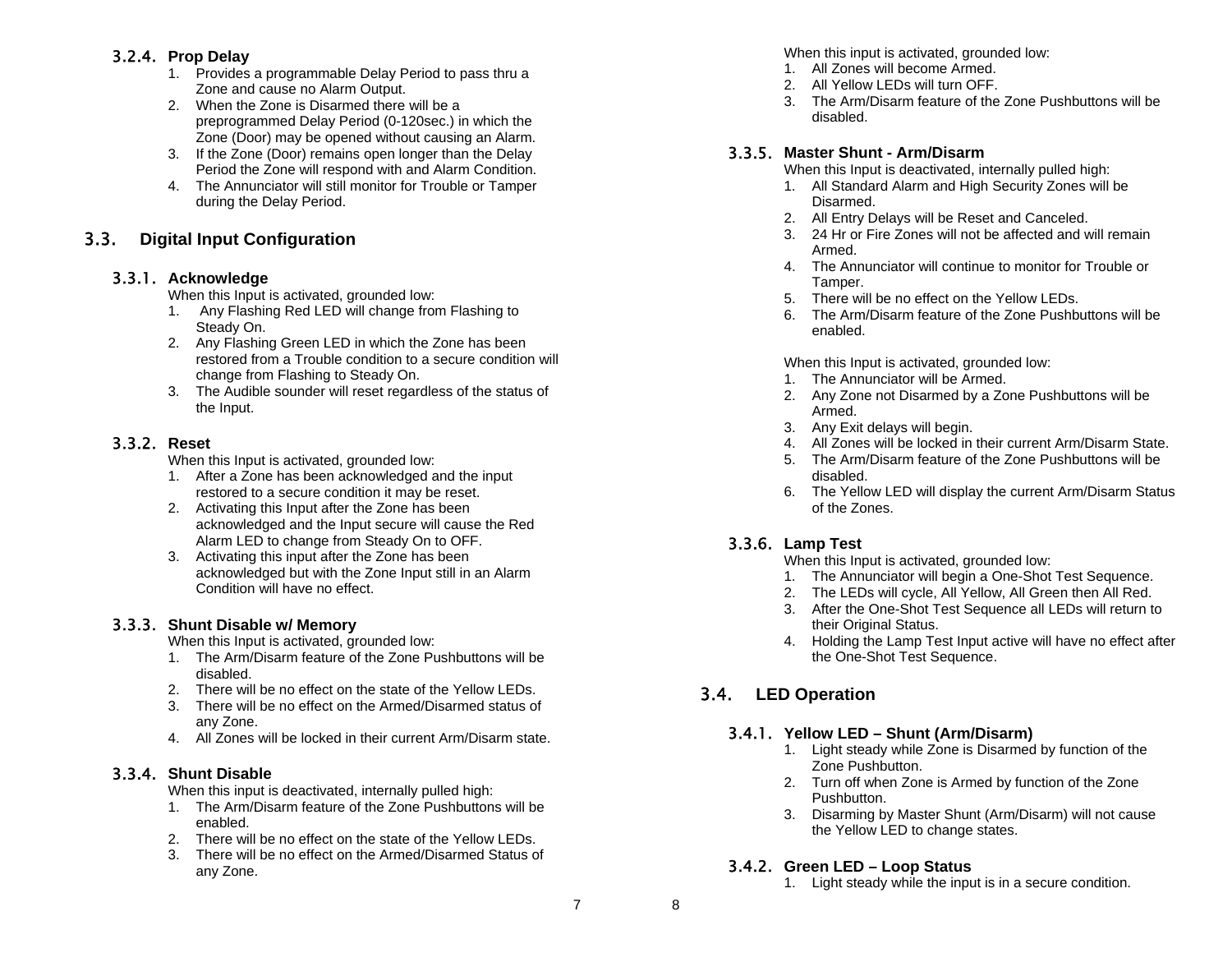- 2. Turn off while the input is in an Alarm condition.
- 3. Return to a steady on after an Alarm condition is restored to a secure condition.
- 4. Flash while the input is in a Trouble condition @ 2cps 30%duty cycle and will continue to flash until zone is restored to a secure condition and Acknowledged.

#### 3.4.3. **Red LED - Alarm**

- 1. Activate during an Alarm or Trouble condition.
- 2. Initially flash when any Alarm or Trouble occurs.
- 3. Change to a steady ON state when the Zone is acknowledged.
- 4. Change from a Steady ON state to a FLASHING State, on any new Alarm or Trouble condition.
- 5. Turn OFF only after the Zone Input has been restored, the Zone Acknowledged and then Reset.

### 3.5. **Common Output Types**

### 3.5.1. **Non-Latch**

- 1. Output will activate upon Alarm.
- 2. Output will automatically reset when the Zone Input is restored to a Secure Condition.
- 3. Output will reactivate anytime the input has been restored and goes into an Alarm Condition again.
- 4. It is not necessary to reset or acknowledge the Zone for the Output to reset.

### 3.5.2. **Latched**

- 1. Output will activate upon Alarm.
- 2. Output will remain on until the Zone is reset.

### 3.5.3. **Pulsed**

- 1. Output will activate upon Alarm.
- 2. Output will automatically reset after 3 Seconds.
- 3. Resetting the Zone will also reset the Output.
- 4. Output will reactivate and reset the Time Period anytime the Input has been restored and goes into an Alarm Condition again.

### 3.5.4. **Timed**

- 1. Output will activate upon Alarm.
- 2. Output will automatically reset after the preprogrammed Time Period.
- 3. Resetting the Zone will also reset the Output.
- 4. Output will reactivate and reset the Time Period anytime the Input has been restored and goes into an Alarm Condition again.

### 3.5.5. **Audible**

- 1. Output will Pulse during Exit/Entry Delays.
- 2. Output will activate upon Alarm.
- 3. Output will reset when the Zone is acknowledged.
- 4. Output will reactivate anytime the Input has been restored and goes into an Alarm Condition again.

### 3.5.6. **System Arm**

- 1. Output will follow the status of the Master Shunt (Arm/Disarm) Input.
- 2. Output will activate when the System is Armed.
- 3. Output will deactivate when the system is Disarmed.

### 3.6. **Individual Output Types**

### 3.6.1. **Non-Latch**

- 1. Output will activate upon Alarm.
- 2. Output will automatically reset when the Zone Input is restored to a Secure Condition.
- 3. Output will reactivate anytime the Input has been restored and goes into an Alarm Condition again.
- 4. It is not necessary to reset or acknowledge the Zone for the output to reset.

### 3.6.2. **Latched**

- 1. Output will activate upon Alarm.
- 2. Output will remain ON until the Zone is reset.

### 3.6.3. **Pulsed**

- 1. Output will activate upon Alarm.
- 2. Output will automatically reset after 3 Seconds.
- 3. Resetting the Zone will also reset the Output.
- 4. Output will reactivate and reset the Time Period anytime the Input has been restored and goes into an Alarm Condition again.

### 3.6.4. **Timed**

- 1. Output will activate upon Alarm.
- 2. Output will automatically reset after the preprogrammed Time Period.
- 3. Resetting the Zone will also reset the Output.
- 4. Output will reactivate and reset the Time Period anytime the Input has been restored and goes into an Alarm Condition again.
- 3.6.5. **Sounder** 
	- 1. Output will activate upon Alarm.
	- 2. Output will reset when the Zone is acknowledged.
	- 3. Output will reactivate anytime the Input has been restored and goes into an Alarm Condition again.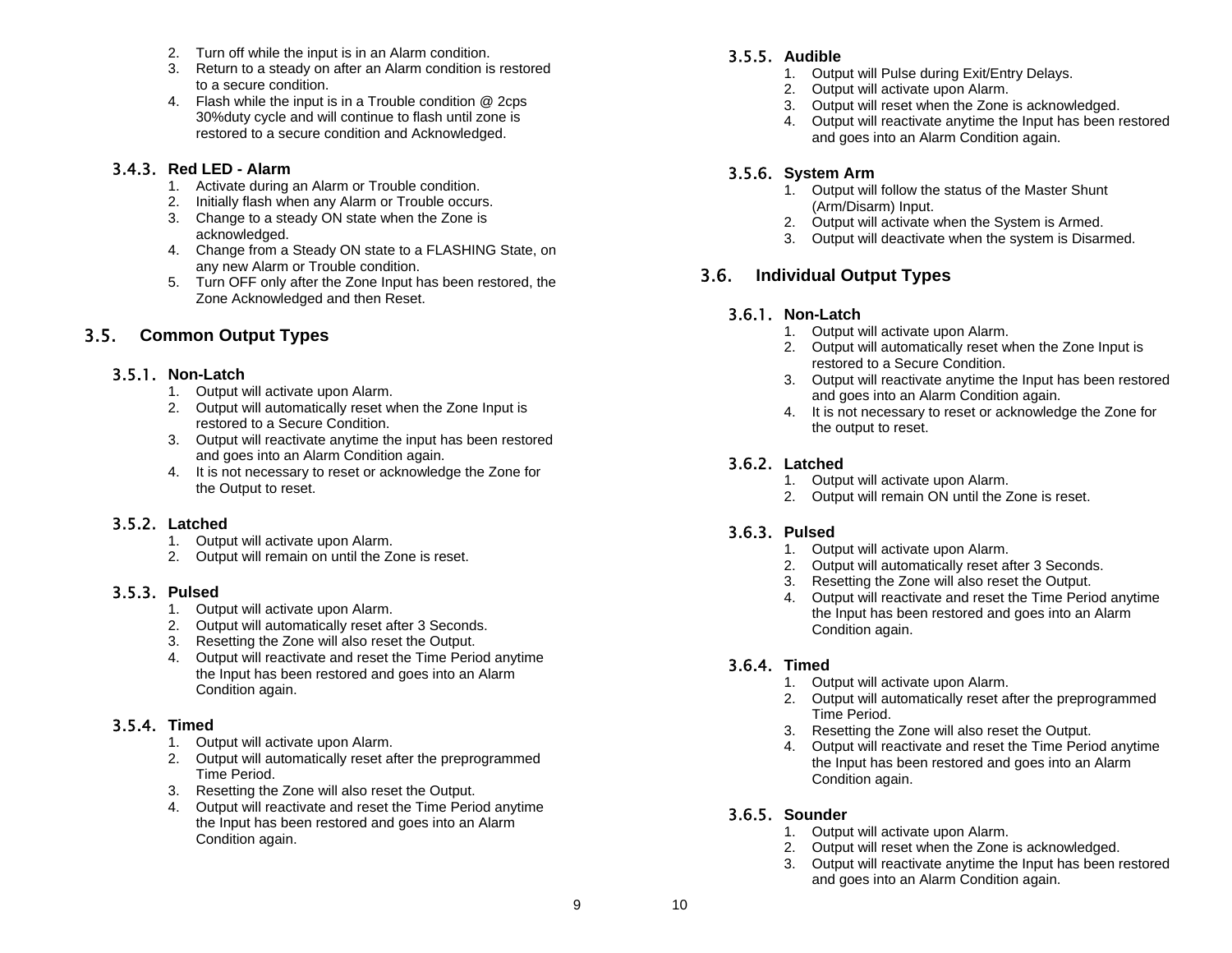### 3.7. **Input to Output Mapping**

The Annunciator Module has 8 inputs and 8 individual outputs. They are Factory configured to operate on a 1 to 1 basis. Input 1 to Output 1, Input 2 to Output 2, etc... Outputs may be configured to operate with any individual Input or combination of Inputs.

When configuring the Annunciator Module, use the table in the lower right corner of the Configuration Software to bridge inputs to outputs. Black squares in the table indicate a bridge. Click on any square to change its state.

**Example:** In the row identified as Input 4, if Outputs 4, 5 and 6 are checked off, then any time that Input 4 is activated, Outputs 4, 5 and 6 will be activated. The Outputs will operate in accordance with their individually programmed Output Type.

### 3.8. **Module Settings**

The Module Settings configure the Annunciator Module's Serial Port (J7) and I2C Ports (J5&J6) for Systems that require the interconnection of multiple Modules in a cabinet or connection of a Local Annunciator to a Remote Annunciator. These settings are set at the factory and SHOULD NOT BE CHANGED. Contact the Factory if you have accidentally made changes to these settings.

### 4.1. **Table 4-1**

## **Zone Input / Output Configuration**

| Zone    | Loop      | 24         | Entry | Exit  | Prop       | Output  | Output |
|---------|-----------|------------|-------|-------|------------|---------|--------|
| #       | Input     | Hour       | Delav | Delav | Delav      | Type    | Time   |
| $1 - 8$ | N.C./N.O. | <b>OFF</b> | OFF   | OFF   | <b>OFF</b> | Latched |        |

### **Digital Input Configuration**

| <b>Digital</b><br>Input # | Input<br><b>Type</b>    |
|---------------------------|-------------------------|
|                           | Acknowledge             |
|                           | Reset                   |
|                           | Lamp Test               |
|                           | Shunt Disable w/ Memory |

### **Common Output Configuration**

| Output<br># | <b>Output Type</b> | Output<br><b>Time</b> |
|-------------|--------------------|-----------------------|
|             | Audible            | N/A                   |
|             | Non-Latching       | N/A                   |

### **Output Mapping Configuration**

| Output  |   | 2 | 3 | 4 | 5 | 6 |   | 8 |
|---------|---|---|---|---|---|---|---|---|
| Input 1 | X |   |   |   |   |   |   |   |
| Input 2 |   | X |   |   |   |   |   |   |
| Input 3 |   |   |   |   |   |   |   |   |
| Input 4 |   |   |   | Х |   |   |   |   |
| Input 5 |   |   |   |   | X |   |   |   |
| Input 6 |   |   |   |   |   | Χ |   |   |
| Input 7 |   |   |   |   |   |   | X |   |
| Input 8 |   |   |   |   |   |   |   |   |

### **Module Configuration**

| <b>System</b> | <b>Module Link</b> | <b>Serial Port</b> |      |
|---------------|--------------------|--------------------|------|
| <b>Zones</b>  | <b>Address</b>     | Mode               |      |
|               | None               | None               | None |

### 4. **Default Settings**

Table 4-1 provides a list of the major features of the Annunciator system as it comes Configured from the factory. If the default settings described below do not meet your installation requirements, they can be easily changed with the Configurator software.

This Area Intentionally Blank

12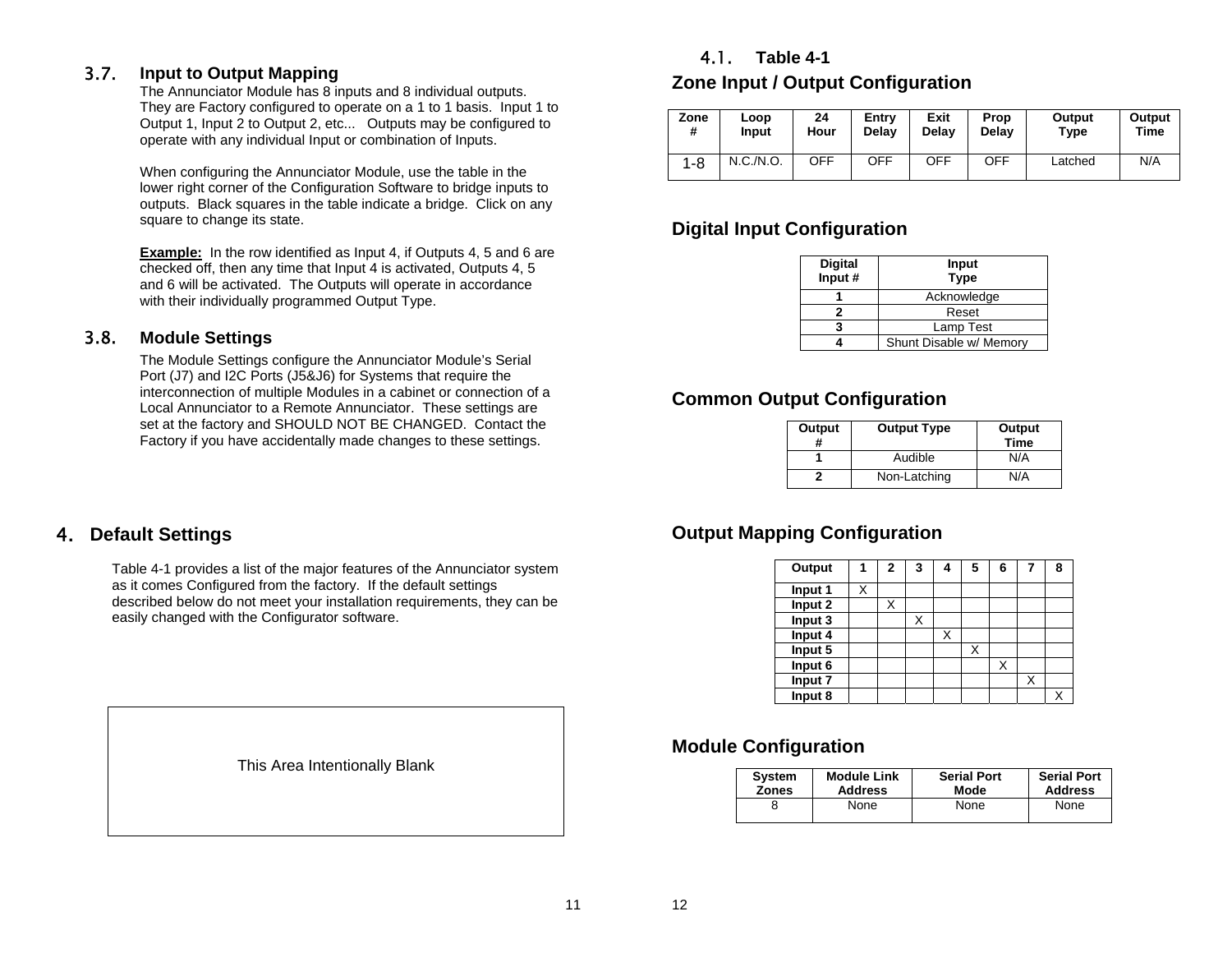### 5. **Planning the System**

The speed and efficiency of installing a Flair Annunciator will be greatly enhanced by planning the installation. Programming can be minimized by analyzing the job requirements and comparing these with the factory default program. The PROGRAMMING GUIDE, (Appendix B), has been developed to aid in the system design. To use this guide, decide what characteristics you want for each Zone and insert the values in the appropriate boxes in the PROGRAMMING CHART.

Use the checklist below to ensure that all of the details have been considered.

- 1. Draw a diagram of the installation showing the location of the Annunciator Panel, Input Devices (Switches, PIRs, etc.), Output Devices (Sirens or Strobes) and any other Auxiliary Devices.
- 2. Determine and indicate the Type of Devices to be monitored-Closed Circuit, Open Circuit or High Security Multi-State Circuit. Identify to which Zone each device will be connected.
- 3. Review the Option List and determine if the Factory Default Settings are satisfactory for your installation, if not, use a COPY of the Programming Guide (Appendix B) and note the configuration and options that you need for each zone.

### 6. **Bench Testing**

The following paragraphs provide a method for becoming familiar with the 531 Annunciator prior to understanding all of its capabilities and detailed operational characteristics. This test series assumes one has nothing more than a 531 Annunciator, 12VDC power source (may not be included), screwdriver, wire strippers, diagonal cutters and some wire. These steps will take you through limited hook-up and operation.

Unpack the 531and inspect the carton for the following contents

- 1. 531 Annunciator
- 2. J1 Zone Input Harness
- 3. J8 12Vdc Input Harness
- 4. 8 1000 Ohm Resistors

Make the following connections before applying power. Refer to figure 5-1 for a detailed hookup diagram of the 531.

- 1. Using the free end of the Zone Input Harness and the 8 1000 Ohm Resistors, connect a 1000 Ohm End-Of-Line Resistor to each of the Colored Input Wires. Connect the free end of the 8 Resistors to the Common Black Wire. This will complete the 8 Input Loops.
- 2. Connect the Zone Input Harness to J1 9 pin header, on the Termination Module.
- 3. Using the free end, connect the 12Vdc Input Harness to a 12Vdc power source.
- 4. Connect the 12Vdc Input Harness to J8 2 pin header, on the Termination Module.

Immediately after the 12Vdc Input Harness is connected to the Termination Module the 531 Annunciator will begin a diagnostic sequence, all LEDs will light in a test sequence. After the diagnostics are complete the 531 will be in an operational mode. The LEDs should be illuminated as follows:

 Yellow – OFF Green – ON Red – OFF

If any Green LED is OFF and the Corresponding Red LED is ON or Flashing, a zone is violated. Check the connection of J1 – Input harness and the EOL resistors.

Test each Zone – Follow the sequence below completely for each zone, one at a time.

- 1. Short across a Zone Input EOL Resistor. As the EOL Resistor is shorted, the Green LED will turn off, the corresponding Red LED will begin flashing and the Audible Sounder will turn on.
- 2. Depress the corresponding Zone Push Button. The Audible Sounder will silence and the Red LED will turn Steady ON.
- 3. Remove the short from the EOL Resistor. The Green LED will turn ON.
- 4. Depress the corresponding Zone Push Button. The Red LED will turn OFF.
- 5. Remove the EOL Resistor. As the EOL Resistor is removed, the Green LED will turn OFF, the corresponding Red LED will begin Flashing and the Audible Sounder will turn ON.
- 6. Depress the corresponding Zone Push Button. The Audible Sounder will silence and the Red LED will turn Steady ON.
- 7. Install the EOL Resistor. The Green LED will turn ON.
- 8. Depress the corresponding Zone Push Button. The Red LED will turn OFF.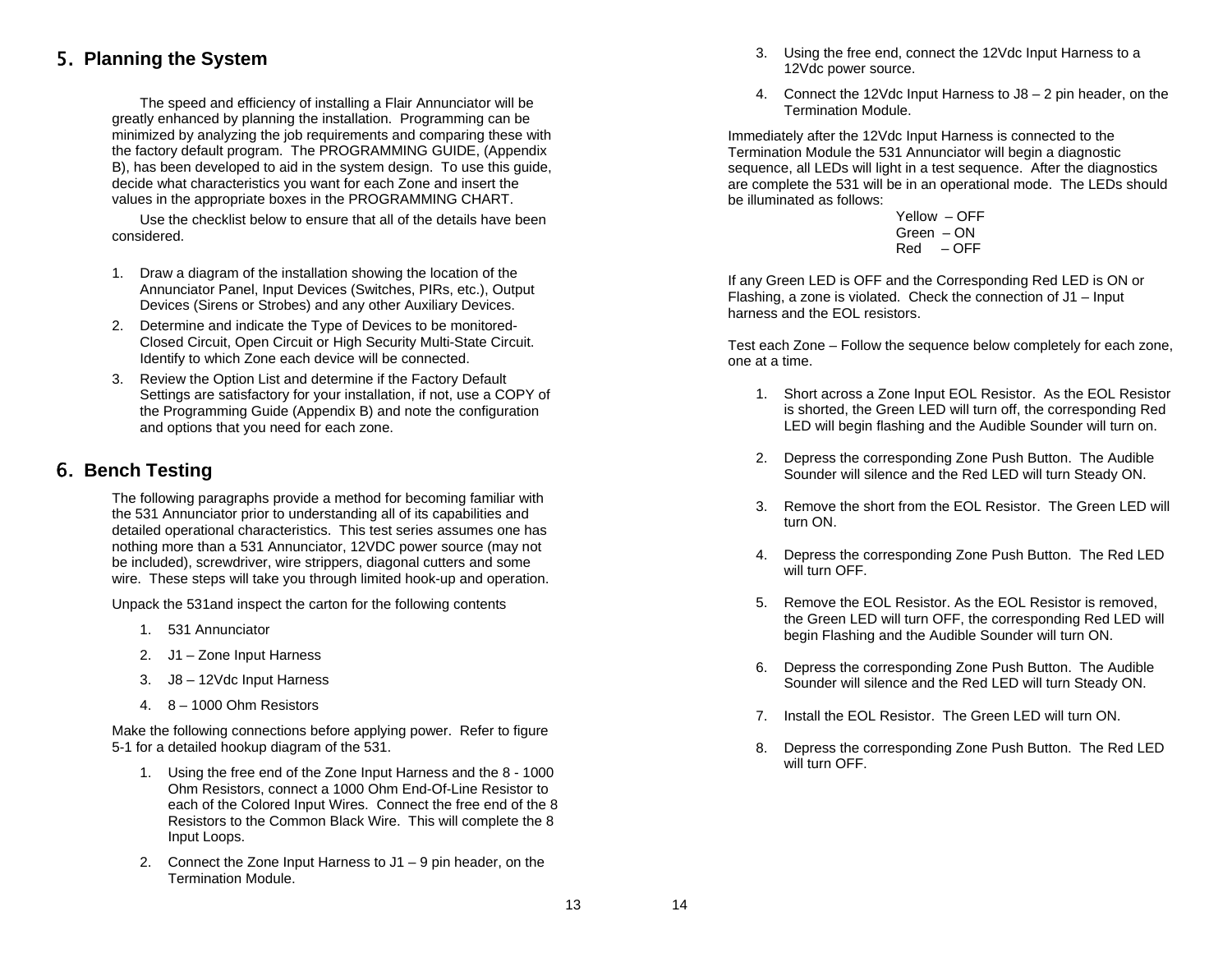## 7. **Programming**

The 531 Series Annunciator may be Programmed / Configured using the Configuration Software. This requires a PC (Desktop or Laptop) with a RS232 Serial Port and a Flair RS232 Adapter (NOTE: A USB to RS232 Adapter may be used if the computer does not have an RS232 Port). The Annunciator Modules are configured one at a time. If your Annunciator has more than one 8 Zone Module, each Module will need to be Configured separately.

|                                     | <b>Flair Electronics, Inc- Configurator</b> |              |                                                                 |                                             |                         |                                      |                                      |                                                  |                                                                                               |
|-------------------------------------|---------------------------------------------|--------------|-----------------------------------------------------------------|---------------------------------------------|-------------------------|--------------------------------------|--------------------------------------|--------------------------------------------------|-----------------------------------------------------------------------------------------------|
| Flair MZA Configurator              |                                             |              |                                                                 |                                             |                         |                                      |                                      |                                                  |                                                                                               |
|                                     | <b>Security Products</b>                    |              | <b>MZA Factory Settings</b><br><b>Customer Num</b><br>(Numeric) | Hardware S/N<br>[Alpha]                     | Hardware Rev<br>(Alpha) | Electronic S/N<br>(Numeric)          | Firmware Ver                         | Date Code<br>(mm-dd-yyyy)                        | > Ready                                                                                       |
| MZA Attributes-                     | Loop Input Type                             | 24 Hour      | Entry (Sec)                                                     | Exit (Sec) Prop Delay (Sec)                 |                         | Output Type                          | <b>Output (Min)</b>                  | Digital Input 1 Type                             | Digital Input 2 Type                                                                          |
|                                     | Zone 1: N.C./N.O.                           | г            | $\frac{4}{7}$ 0                                                 | $\updownarrow 0$<br>$\frac{4}{7}$ 0         |                         | Non-Latch<br>$\overline{\mathbf{v}}$ | $\hat{z}$ 0                          | None                                             | None<br>$\blacktriangledown$                                                                  |
|                                     | Zone 2: N.C./N.O. ▼                         | ┍            | $\frac{4}{3}$ 0                                                 | $\frac{4}{3}$ 0<br>$\frac{4}{3}$ 0          |                         | Non-Latch<br>$\overline{\mathbf{v}}$ | $\frac{4}{7}0$                       | Digitial Input 3 Type<br>None                    | Digital Input 4 Type<br>None<br>▼                                                             |
|                                     | Zone 3: N.C./N.O.                           | E            | $\frac{4}{7}$ 0                                                 | $\frac{4}{7}$ 0<br>$\frac{4}{7}$ 0          |                         | Non-Latch<br>$\blacktriangledown$    | $\circ$ 0                            | Common 1: Non-Latch                              | Output Type<br><b>Output (Min)</b><br>$\stackrel{a}{\downarrow}0$<br>$\overline{\phantom{a}}$ |
|                                     | Zone 4: N.C./N.D. ▼                         | г            | $\frac{4}{7}$ 0                                                 | $\frac{4}{7}$ 0<br>$\updownarrow$ 0         |                         | Non-Latch                            | $\hat{z}$ 0                          | Common 2: Non-Latch                              | $\oplus$ 0<br>$\overline{\phantom{a}}$                                                        |
|                                     | Zone 5: N.C./N.O. ▼                         | F            | $\frac{4}{3}$ 0                                                 | $\frac{4}{7}$ 0<br>$\frac{4}{7}$ 0          |                         | Non-Latch<br>$\overline{\mathbf{v}}$ | $\frac{4}{v}0$                       | $\overline{2}$<br>3<br><b>Outputs:</b><br>$In 1$ | Input Bridging to Zone Outputs<br>$\overline{ }$<br><b>FFFFFFF</b>                            |
|                                     | Zone 6: N.C./N.O.                           | $\mathsf{r}$ | $\frac{4}{7}$ 0                                                 | $\frac{4}{7}$ 0<br>$\frac{4}{7}$ 0          |                         | Non-Latch<br>▼                       | $\circ$ 0                            | Input $2$                                        | <b>.</b>                                                                                      |
|                                     | Zone 7: N.C./N.O.                           | г            | $\frac{4}{7}$ 0                                                 | $\frac{4}{7}$ 0<br>$\updownarrow$ 0         |                         | Non-Latch<br>▼                       | $\hat{z}$ 0                          | LE.<br>IП<br>Input 4: $\Gamma$                   | Input 3   <b>F</b>   <b>F</b>   F   F   F   F   F   F<br>$\blacksquare$                       |
|                                     | Zone 8: N.C./N.O.                           | п            | $\frac{4}{3}$ 0                                                 | $\frac{4}{3}$ 0<br>$\frac{4}{7}$ 0          |                         | Non-Latch<br>▼                       | $\hat{v}$ 0                          | $\mathsf{Input5}$ $\Box$ $\Box$ $\Box$ $\Box$    | <u>г г</u><br>▪                                                                               |
| <b>Module Settings:</b>             | $\frac{4}{7}$ 8                             | System Zones | Noue                                                            | Module Link Address<br>None<br>$\mathbf{w}$ | Serial Port Mode        | Nouse.<br>$\overline{\phantom{a}}$   | Sailed Port Address<br>$\mathcal{M}$ | Input $E$ $E$ $E$ $E$ $E$ $E$                    | $\Gamma$<br>Input & F F F F F F F F                                                           |
| Version: 1.01.00<br>Made in the USA |                                             |              |                                                                 |                                             |                         |                                      |                                      |                                                  |                                                                                               |
| Change COM                          | <b>COM Port</b><br>h                        | COM Open     |                                                                 | <b>MZA Unlocked</b>                         | Chance Code             |                                      | Unlock "WriteEE"                     | Read EE<br>Write SE                              | <b>Exit Program</b>                                                                           |

### 7.1. **Install Configuration Software**

Insert the CD in your computer's CD-ROM drive. If you have autostart set for your CD drive, the Installation Wizard will begin and prompt you thru the installation process. If you are reinstalling or updating your version of the Configuration Software, the Installation Wizard will first prompt you to Un-Install the previous version. After the Un-Install has completed, you then need to re-insert the CD to begin the auto-start sequence. You can also execute the file "setup.exe", by double clicking on it, to begin the Installation Wizard

You may also download the latest version of the Configuration Software from our website at – http://www.flairannunciators.com/downloads.htm

1. Save the ZIP file to your desktop.

- 2. Open the folder and extract all files to a folder on your desktop.
- 3. Open the folder with the extracted files.
- 4. Select all files and copy to a blank CD.
- 5. Insert the newly copied CD into the computer autostart the Installation Wizard for the Configurator Software.

### 7.2. **Connect Annunciator to PC**

1. With the Annunciator powered down, connect the appropriate Annunciator Module Serial Port (J7), located on the TM Board, to the RS232 Serial Port on the PC using the Flair - RS232 Adapter.

**NOTE:** If you do not have a DB9 RS232 Serial Port, you may purchase a USB Serial Adapter.

- 1. Install the Serial Adapter Software and Drivers as instructed by manufacturer.
- 2. Connect the Serial Adapter to the USB Port on the Computer.
- 3. Identify the COM Port the Serial Adapter is configured to.
- 4. When completing Sec. 7.3.5 change the Configurator COM Port to the COM Port used by the USB to Serial Adapter.
- 2. Locate the Tactile switch on the back of the ILM Board and depress this Switch while powering up the Annunciator. Continue depressing the Tactile Switch while the Annunciator Module completes the start-up test sequence.



3. The Green and Red LEDs adjacent to the Tactile Switch should both be ON Steady and all LEDs on the front of the ILM should be OFF. If not, remove power and repeat step 2.

### 7.3. **Start Configuration Software**

1. Start the Configuration Software, located in the Windows START Menu: START – All Programs – Flair Configurator – Flair Configurator.

15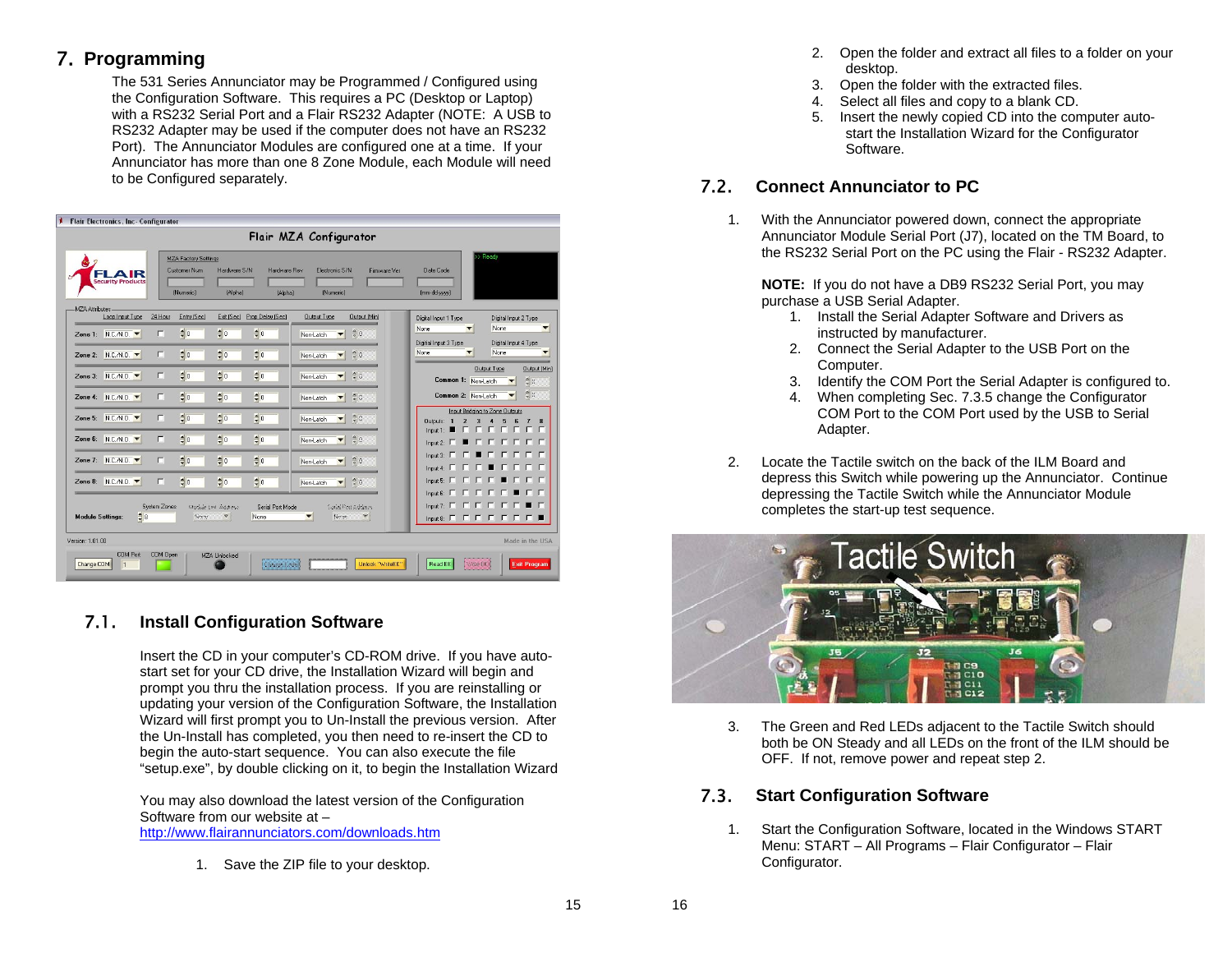- 2. The Configurator will initialize and attempt to open and secure COM 1.
- 3. The box in the lower left corner of the Configurator menu, below the text "COM Open" will illuminate GREEN if the Configurator has successfully secured COM 1.
- 4. If the Configurator attempts to connect to an invalid COM Port, the Configurator will prompt you to change the COM Port settings of the Configurator.
- 5. If you have connected the Annunciator to another valid COM Port other than COM 1 you must change the COM Port settings of the Configurator.
	- 1. In the Configurator, locate the button labeled "Change COM" in the lower left corner and click on it.
	- 2. A small window will appear asking if you wish to continue, answer YES.
	- 3. Enter the value of the COM Port you wish to use and select OK.
	- 4. Save Changes.
	- 5. The Configurator will then save changes and exit. When the Configurator is started again, the new COM Port settings will be used.

### 7.4. **Begin Programming**

- 1. Verify the Annunciator Module is powered up and the two LEDs on the back of the ILM are ON Steady, the Annunciator Module Serial Port is connected to the appropriate COM Port on the PC using the RS232 Adapter and the Configuration Software is running with the COM Open indicator GREEN.
- 2. Configuring is accomplished by:
	- 1. Reading the configuration data of the Annunciator Module.
	- 2. Making changes to the configuration.
	- 3. Writing the changes back to the Annunciator Module.
- 3. The Configuration Software will Read any Annunciator Module, but in order to write data to the Annunciator Module the "Write EE" must be unlocked by entering the correct password in the window left of the "Unlock EE" button. See section 7.5.
- 4. The Factory Default is no password. Leave the window blank and click the "Unlock EE" button.
- 5. The Configurator will then begin an automatic Read of the Annunciator Module updating the configuration data displayed on the Configurator, enable the "Write EE" button and illuminate the "MZA Unlocked" indicator RED.
- 6. Using the copy of the PROGRAMMING GUIDE, (Appendix B), that you completed during the "Planning of the System", Section 5, make changes to the configuration on the Flair Configurator Software.
- 7. After all changes have been made, click on the "Write EE" button. This will initialize the data transfer to the Annunciator Module.
- 8. Power down the Annunciator and disconnect form the RS232 Serial Adapter.
- 9. Your programming is complete. Upon powering up the Annunciator will be operational with the new configuration.

### 7.5. **Configuration Passwords**

The Configurator has a Password scheme to prevent the unauthorized configuration of an Annunciator Module.

To unlock the "Write EE" button:

- 1. Enter the correct Password into the box, left of the "Unlock Write EE" button.
- 2. Click on the "Unlock Write EE" button.
- 3. If the Password is valid, the Configurator will automatically begin a Read of the Annunciator Module.
- 4. If the Password is not valid, the Configurator will display the error message - "Password Not Accepted by MZA"
- 5. The Factory default Password is none. If you are configuring for the first time, leave the password window BLANK, no Password, and click on the "Unlock Write EE" button.

#### To change the Password:

- 1. Unlock the "Write EE" button as described above.
- 2. Click the "Change Code" button.
- 3. The Configurator will prompt you for a new 4-8 digit number.
- 4. Enter the new number and confirm.
- 5. Click the "Write EE" button.
- 6. Power down the Annunciator Module.
- 7. Power up the Annunciator Module as described in Sec. 7.4 Begin Programming, verify the new Password and continue the configuration of the Annunciator Module.

### 8. **Installation**

#### 8.1. **Hardware Installation**

- 1. Remove Annunciator box knockouts as necessary for wiring.
- 2. Mount box in a secure and dry location.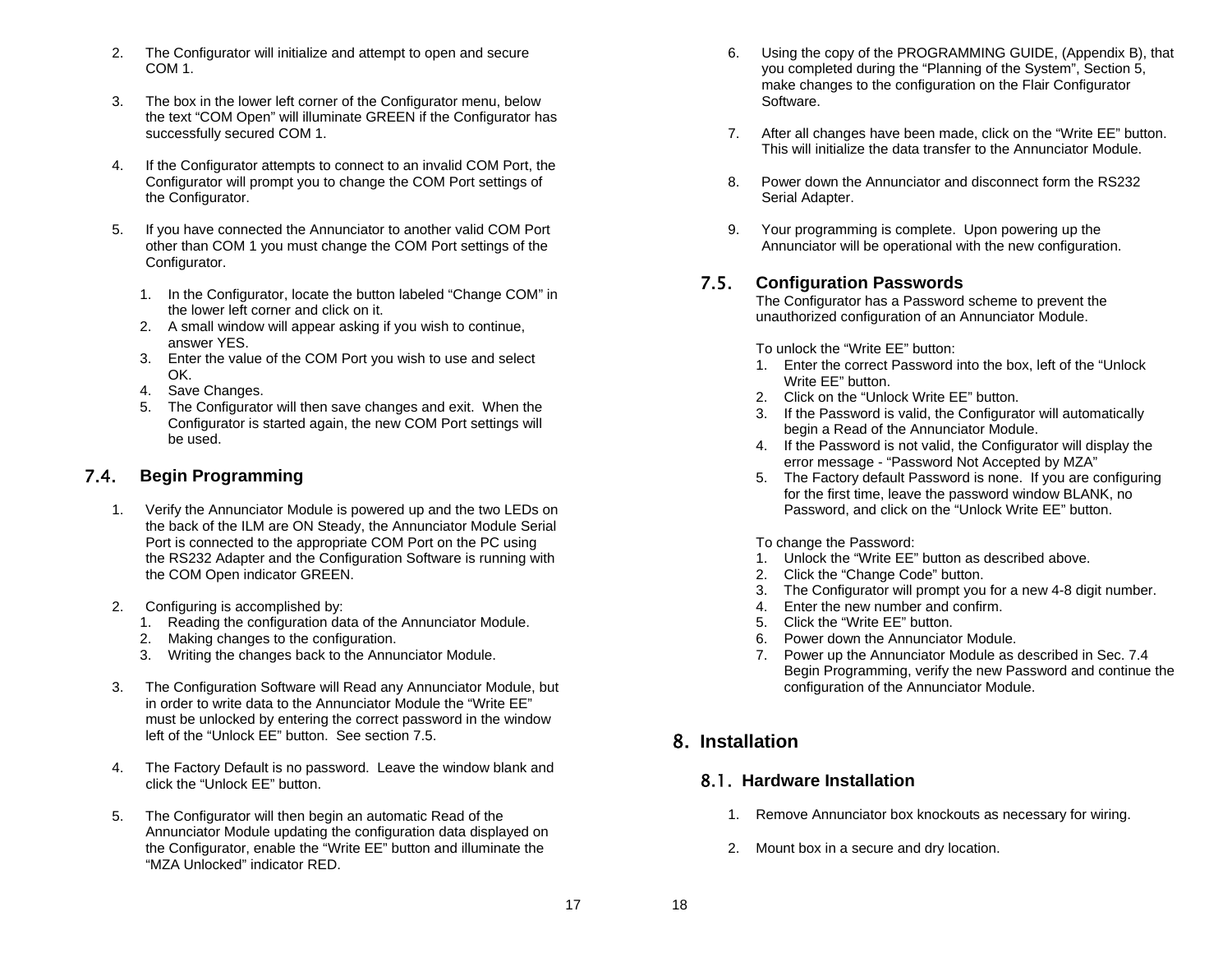- 3. Attach an earth ground wire to box. Use a minimum 14 gauge wire and connect this wire to a ground stake. Do not use a conduit, gas pipe, or water pipe for a ground reference. CAUTION: DO NOT Earth ground the negative side of the power supply, as this will greatly reduce lightning/transient protection. NOTE: DO NOT connect the transformer or connect the battery until all of the pre wiring is completed.
- 4. Install all Input Devices (Switches, PIRs, etc.).
- 5. Install all Output Devices (Sirens or Strobes) and any other Auxiliary Devices.
- 6. Pre-Wire the connector leads of the Annunciator:
	- 1. J1 Zone Inputs, See Sec 8.2.
	- 2. J2 Digital Inputs, Optional, See Sec 8.3.
	- 3. J3, J4 Individual and Common Outputs, Optional, See Sec 8.4.
	- 4. J8 –Power Input 12 VDC, See Sec 8.5.
- 7. Connect the Wire Lead Connectors to the Annunciator Panel Check Wiring before proceeding to connect to Annunciator If Annunciator has multiple Modules, make connections in order below to all Modules, i.e. connect J1 for all modules before making any other connections.
	- 1. Verify the Power Supply is OFF, Battery and Transformer disconnected.
	- 2. J1
	- 3. J2
	- 4. J3, J4
	- 5. J8
	- 6. Test and verify all connections.

#### 8. **Applying Power (AC and Battery)**

**WARNING:** Do not connect the battery or transformer until all other wiring is complete.

*WARNING: Battery Connection – Red & Black Battery Leads*  Observe the correct polarity of the battery, connecting the Battery Leads of the Power Supply; Red Battery Lead to the Positive (+) terminal of the Battery and the Black Battery Lead to the Negative (-) terminal of the Battery. *If the Battery is connected backwards there is a risk of Explosion, Fire and Damage to the Annunciator, Power Supply, Transformer and Battery.* 

**WARNING:** The Annunciator Termination Module is internally fused. Shorting the Common + (White) wires (J3, J4) to Ground or the Open Collector Outputs will BLOW the FUSE and require Factory servicing.

#### *Appling power to the Annunciator*

Once all field wiring has been completed and checked for opens, shorts and grounds.

Power can be applied to the panel as follows:

- 1. Connect the Battery Leads
- 2. Connect the AC Transformer

#### 8.2. **Zone Wiring – J1 Connector**

Zones are wired according to the diagrams below. The Annunciator Module must be configured for the type of Zone supervision you require.

#### 8.2.1. **N.C./N.O.– 1000 Ohm EOL**

For use with N.C. and or N.O. contacts. N.C/N.O. EOL Zones must have a 1000 Ohm resistor across them. If the Zone is shorted or open, it will Alarm, there is no trouble condition. Resistors should always be placed at the end of the wire run.



Normally Closed and Normally Open Contact with EOL resistor

#### 8.2.2. **N.C. – 1000 ohm EOL**

For use with N.C. contacts. N.C. EOL Zones must have a 1000 Ohm resistor across them. An Open Zone will generate an Alarm condition; a Shorted Zone will generate a Trouble condition. Resistors should always be placed at the end of the wire run.



2 Normally Closed Contacts with a single EOL Resistor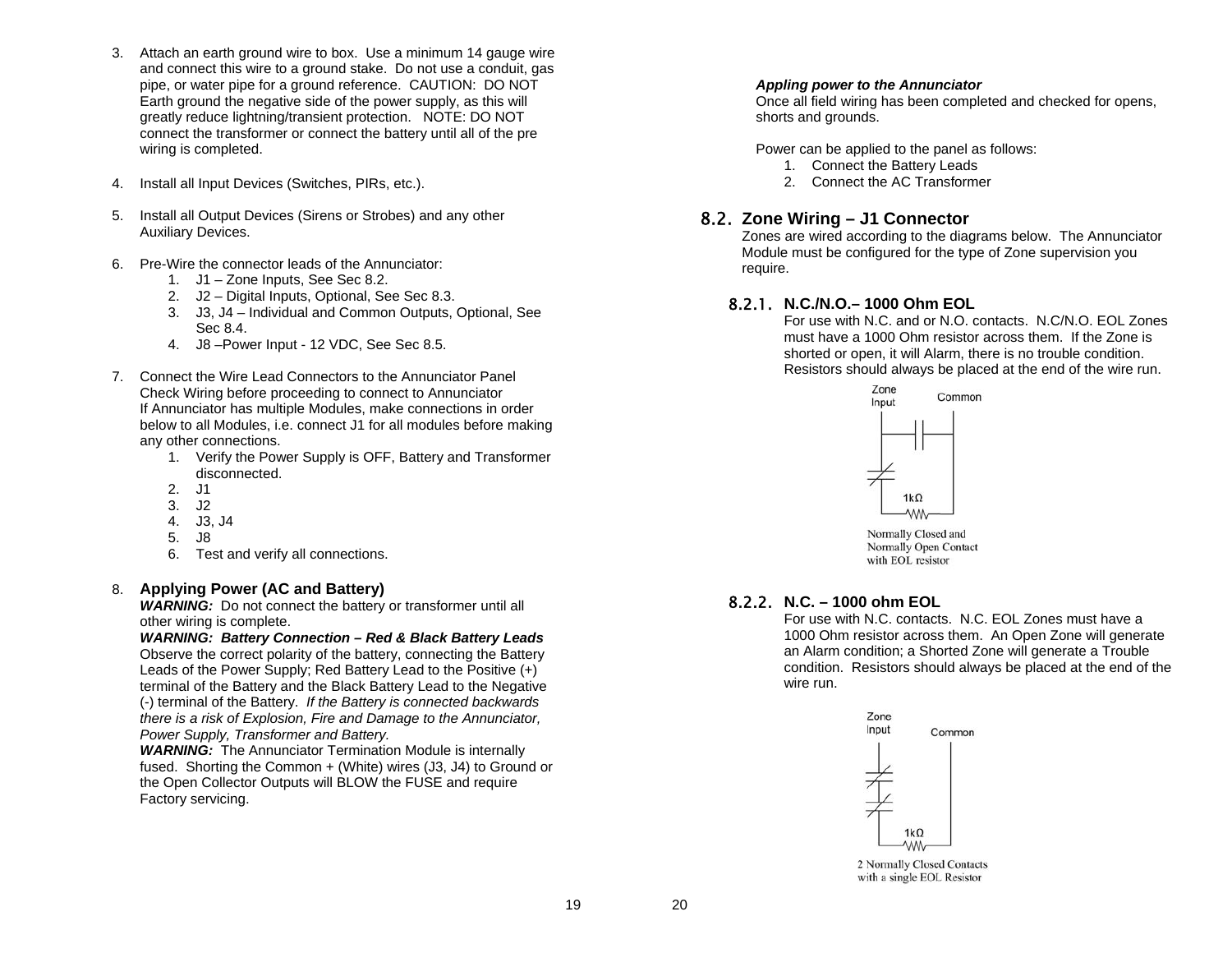#### 8.2.3. **N.O. or Fire – 1000 Ohm EOL**

For use with N.O. Contacts. N.O. EOL Zones must have a 1000 Ohm resistor across them. A Shorted Zone will generate an Alarm condition; an Open Zone will generate a Trouble condition. Resistors should always be placed at the end of the wire run.



2 Normally Open Contacts with a single EOL Resistor

#### 8.2.4. **High Security – 2000 Ohm EOL**

For use with High Security Multi-State Contacts. High Security EOL Zones must have a Secure Loop resistance of 2000 Ohms, and a Normal Alarm Loop resistance of 5300 Ohms. Flair Electronics manufactures 2-Wire Balanced Magnetic Contacts in this configuration.



**High Security Ballanced Magnetic Contact with EOL Resistor Network** to sense Door position, Magnetic Tamper, Electrical Tamper and Trouble

#### 8.3. **Digital Inputs – J2 Connector**

Each Annunciator Module has 4 digital inputs, with an internal pull up resistor, to connect to auxiliary switches for control functions. Each Input will be activated by shorting to ground, a common ground wire (Black) is provided on the Digital Input connector J2. Digital Inputs of multiple Modules may be connected together, daisy chained, to a single switch to provide a single control for all Modules. Digital Inputs may also be activated by an Open Collector Output from a separate Digital Source (Alarm Control Panel, PLC, PC, etc...) making sure to connect a common ground wire from the Annunciator to the Digital Source.

### 8.4. **Individual and Common Outputs – J3 & J4 Connectors**

Each Annunciator Module has 8 Individual and 2 Common, Open Collector Outputs. Each output is rated 24VDC Maximum voltage, 100 milliamps Maximum current, resistive load.

#### *WARNING: Do not connect output directly to a capacitive load (Strobe Light, Siren, etc...)*

**WARNING:** When connecting the outputs to an Inductive Load (Relay) install a surge protection diode across the coil of the relay.

The 2 Common Outputs of the Annunciator Modules are typically connected together, daisy chained, to an auxiliary circuit board, which contains an Audible Sounder (Common Output 1) and a SPDT 2amp Relay (Common Output 2).

The 8 Individual Outputs act as a switch to ground and may be connected to a small audible device, LED lamp, low current relay w/ surge diode, input of a digital device (PLC, Digital Dialer, Alarm Panel, or PC) etc... You will need to provide a (+VDC) source to the devices, either using the +12Vdc terminal from the Annunciator power supply or a separate 12Vdc power source, and connect a common ground from the Separate Source to the common ground of the Annunciator Power Source.

### 8.5. **Power Input – J8 Connector**

If Annunciator is provided with a DC Power Supply, connect the Red (+13.8Vdc) and Black (Ground) wires of connector J8 to the (+) and (–) terminals of the Power Supply.

If the Annunciator was not provided with a DC Power Supply, you will need to provide a Regulated 10-15VDC Power Supply, 12Vdc recommended.

Calculate the required current capacity.

Each 8 Zone Module requires 200 milliamps in addition to any power required by devices connected to the Individual or Common Outputs. *EXAMPLE:*

|                       |     |             | $= 2.1$ Amps        |
|-----------------------|-----|-------------|---------------------|
|                       |     | Total       | $= 2100 \text{ mA}$ |
| 16 Individual Outputs | $=$ | 100 mA each | $= 1600 \text{ mA}$ |
| 2 Common Outputs      | $=$ | 50 mA each  | $= 100 \text{ mA}$  |
| 2 - 8 Zone Modules    | $=$ | 200 mA each | $= 400 \text{ mA}$  |

For battery charging purposes, the Power Supply may need to be adjusted to 13.8Vdc, as recommended by the battery manufacturer.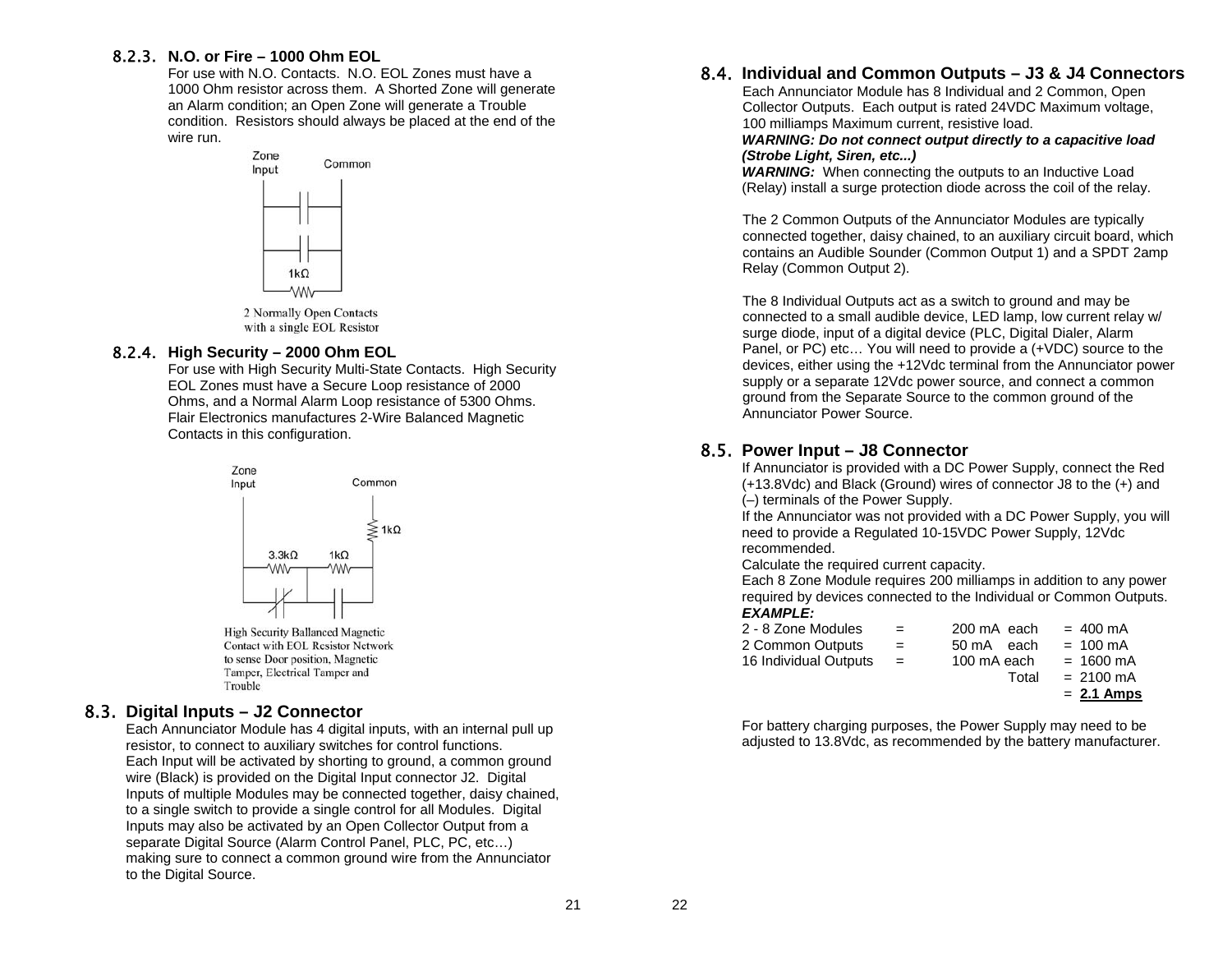### 8.6. **Wire Lead Color Code and Description**

| J1 - Zone Inputs<br>Color Description<br><b>Black</b><br>Common -<br><b>Brown</b><br>Zone 1<br>Red<br>Zone 2<br>Orange Zone 3<br>Yellow<br>Zone 4<br>Green<br>Zone 5<br>Blue<br>Zone 6<br>Purple<br>Zone 7<br>Gray<br>Zone 8 | J2 - Digital Inputs<br>Pin Description<br><b>Black</b><br>Common -<br>Brown<br>Input 1<br>Red<br>Input 2<br>Orange Input 3<br>Yellow<br>Input 4 | J3 - Individual Outputs<br>Color Description<br><b>Brown</b><br>Output 1<br>Red<br>Output 2<br>Output 3<br>Orange<br>Yellow<br>Output 4<br>Green<br>Output 5<br>Blue<br>Output 6<br>Purple<br>Output 7<br>Gray<br>Output 8 |
|------------------------------------------------------------------------------------------------------------------------------------------------------------------------------------------------------------------------------|-------------------------------------------------------------------------------------------------------------------------------------------------|----------------------------------------------------------------------------------------------------------------------------------------------------------------------------------------------------------------------------|
| J4 - Common Outputs<br>Color Description<br>White<br>Common +<br>Output 1<br>Brown<br>Output 2<br>Red                                                                                                                        | J5, J6 - I2C Port<br>Color Description<br>Yellow<br><b>SCL Net</b><br>Orange SDA Net<br><b>Black</b><br>Ground                                  | J7 - Serial Port<br>Color Description<br>Red<br>VCC+<br>Yellow<br>Ser RX In<br>Ser TX Out<br>Green<br>Black<br>Ground                                                                                                      |
| J8 - Power<br>Color<br>Description<br>+ 10-15 VDC<br>Red<br>Black<br>Ground                                                                                                                                                  | with Connectors                                                                                                                                 | Termination Module (TM)                                                                                                                                                                                                    |
|                                                                                                                                                                                                                              | FEI P.N: 581TH<br>REV<br>S/N                                                                                                                    |                                                                                                                                                                                                                            |

### 8.7. **Annunciator Termination Module Descriptions**



| J1 - Zone Inputs<br><b>Description</b><br>Pin<br>1<br>Common -<br>2<br>Zone 1<br>3<br>Zone 2<br>4<br>Zone 3<br>5<br>Zone 4<br>6<br>Zone 5<br>7<br>Zone 6<br>8<br>Zone 7<br>9<br>Zone 8 | J <sub>2</sub> – Digital Inputs<br>Description<br>Pin<br>1<br>Common -<br>2<br>Input 1<br>3<br>Input 2<br>Input 3<br>4<br>Input 4<br>5 | J3 - Individual Outputs<br>Pin Description<br>1<br>Output 1<br>Output 2<br>2<br>3<br>Output 3<br>Output 4<br>4<br>5<br>Output 5<br>6<br>Output 6<br>7<br>Output 7<br>8<br>Output 8 |
|----------------------------------------------------------------------------------------------------------------------------------------------------------------------------------------|----------------------------------------------------------------------------------------------------------------------------------------|------------------------------------------------------------------------------------------------------------------------------------------------------------------------------------|
| J4 - Common Outputs<br>Pin<br>Description<br>1<br>Common +<br>2<br>Output 1<br>3<br>Output 2                                                                                           | $J5, J6 - I2C$ Port<br><b>Description</b><br>Pin<br>1<br><b>SCL Net</b><br><b>SDA Net</b><br>2<br>3<br>Ground                          | J7 - Serial Port<br>Pin<br>Description<br>1<br>VCC<br>Ser RX In<br>2<br>3<br>Ser TX Out<br>4<br>Ground                                                                             |
| J8 - Power                                                                                                                                                                             |                                                                                                                                        |                                                                                                                                                                                    |

**Pin Description** 

1 + 10-15 VDC

2 Ground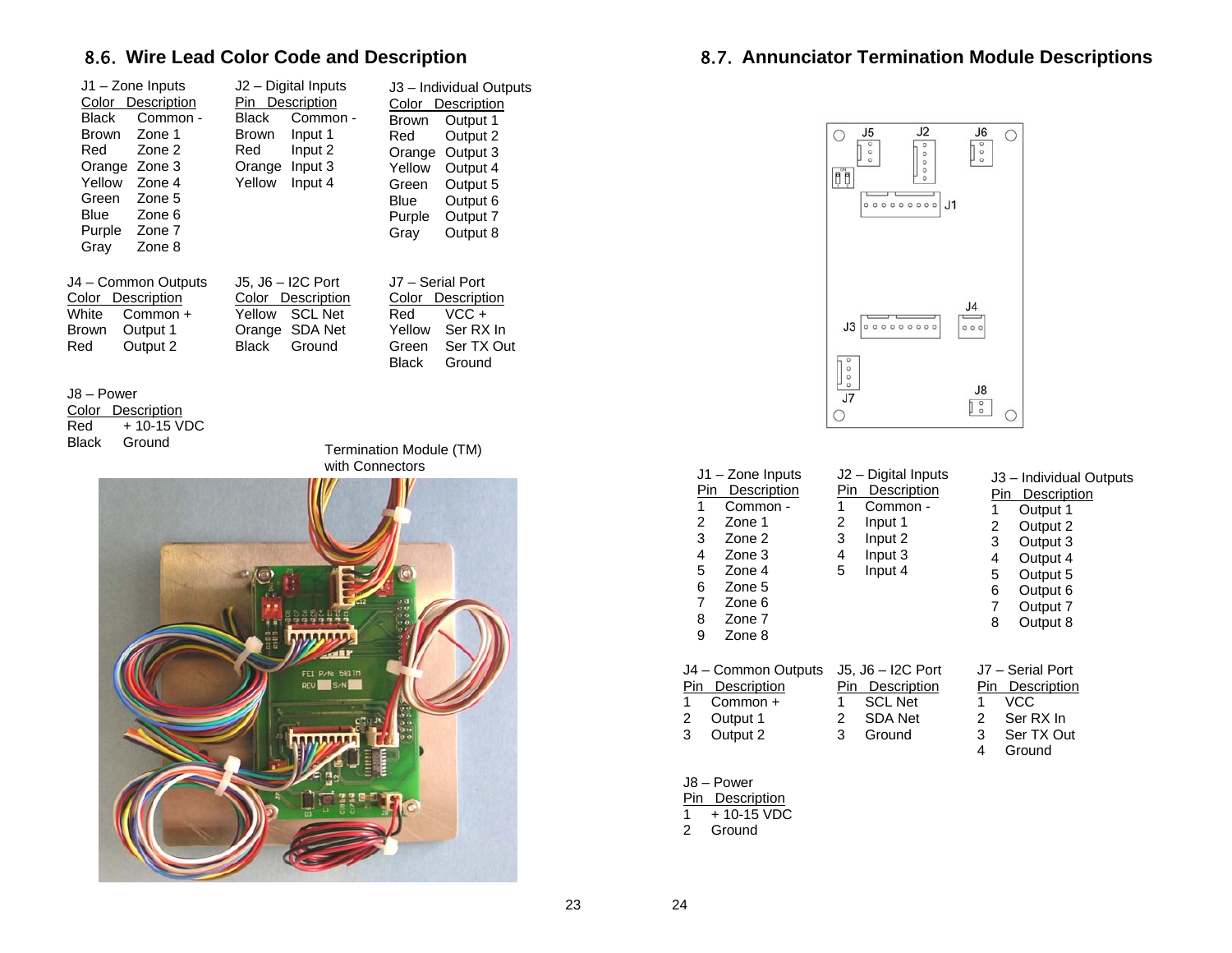### 9. **Appendixes**

#### 9.1.**A – Options**

The Complete Model Part Number of your Annunciator details the options that were installed by the factory. The format is as follows: Mounting Configuration-Number of Zones-Option-Option-etc.

I.e. - Model 561-8-4s-13

| Model 561 | = Double Gang Surface Mount Recessed    |
|-----------|-----------------------------------------|
| -8        | $= 8$ Zones                             |
| $-4s$     | = Opt 4s - Low Level Audible w/ Silence |
| $-13$     | $=$ Opt 13 – Individual Latching Open   |
|           | <b>Collector Outputs</b>                |

**NOTE:** The following is a complete list of the Options available on Flair Annunciators. Not all Options or combinations of Options are available for any specific Model of Flair Annunciator. Contact the factory for details regarding the availability of options.

- **Opt 1 – Delete Green LEDs** Removes the Green Loop Status LED, sometimes used in a panic system when individual loop status is not needed. **NOT RECOMMENDED** by Factory, makes installation and troubleshooting difficult.
- **Opt 2 – Delete Shunt Switches** (200 Series Annunciator Only) Removes the Individual Shunt Toggle Switches, sometimes used in a panic system or whenever the Zones are to be ARMED at all times. **NOT REQUIRED with the 500 Series Annunciators, Zones may be configured as 24 Hour Zones, disabling the Shunting Ability.**
- **Opt 3 – English Zone Identification** Custom engraving of Zone labels or features, as specified by Customer.
- **Opt 4 Low Level Audible** Provides a Low Level Audible Sounder upon any Alarm Condition. Audible will continue to sound until the Zone is restored and reset.
- **Opt 4s – Low Level Audible w/ Silence** Provides a Low Level Audible sounder upon any Alarm Condition. Audible will silence when the Alarm is Acknowledged. Any subsequent alarm will cause the audible to reactivate. **(Standard Option on all 500 Series Annunciators)**
- **Opt 5 Key Switch Shunt Disable (Programmable on 500 Series)** Provides a Key Switch that will disable the Disarm function of the Individual Zone Push Buttons (500 Series Annunciators) or Toggle Switches (200 Series Annunciators)
- **Opt 6 Key Switch Reset** (200 Series Annunciators Only) Provides a Momentary Key Switch to replace the common Zone Reset Push Button.
- **Opt 7 Key Switch Shunt Disable w/ Memory (Programmable on 500 Series)** Provides a Key Switch that will lock Arm/Disarm function of the Individual Zone Push Buttons (500 Series Annunciators) or Toggle Switches (200 Series Annunciators). Once activated, any Zone Armed will remain Armed and any Zone Disarmed will remain Disarmed.
- **Opt 8 Keypad for any Key Switch Option** Provides a Multi Function Programmable Keypad to activate any Key Switch Option or Auxiliary function.
- **Opt 9 Individual Yellow Shunt LED per Zone** Provides Individual Zone indication on the status of the Arm/Disarm function of the Individual Zone Push Buttons (500 Series Annunciators) or Toggle Switches (200 Series Annunciators). (**Standard Option on all 500 Series Annunciators)**
- **Opt 10 110VAC Transformer Built-in**  Provides a Built-in Transformer for any Annunciator that comes standard with a Plug-in-the-wall Transformer.
- **Opt 11 Individual Latching Relay Outputs** Provides a SPDT Relay Output for each Zone, rated 120VAC 5 Amp. Relay will activate when the Input is faulted and will deactivate only after the Input is restored and reset.
- **Opt 12 Individual Non-Latching Relay Outputs** Provides a SPDT Relay Output for each Zone, rated 120VAC 5 Amp. Relay will activate when the Input is faulted and automatically deactivate when the Input is restored.
- **Opt 13 Individual Latching Voltage Output** (500 Series Annunciator) Provides an Open Collector output for each Zone that will switch to ground, rated 24VDC 100mA resistive load. (200 Series Annunciator) Provides a voltage output for each Zone, rated 12VDC 100mA resistive load. Output will activate when the Input is faulted and will deactivate only after the Input is restored and reset.
- **Opt 14 Individual Non-Latching Voltage Output** (500 Series Annunciator) Provides an Open Collector output for each Zone that will switch to ground, rated 24VDC 100mA resistive load. (200 Series Annunciator) Provides a voltage output for each Zone, rated 12VDC 100mA resistive load. Output will activate when the Input is faulted and automatically deactivate when the Input is restored.
- **Opt 15 Private Labeling with Logo** Provides custom engraving or printing of your company name and logo on the Annunciator
- **Opt 16 Private Labeling** Provides custom engraving of your company name in block letters on the Annunciator
- **Opt 17 Common Latching Voltage Output** (500 Series Annunciator) Provides an Open Collector output common to all Zones that will switch to ground, rated 24VDC 100mA resistive load. (200 Series Annunciator) Provides a voltage output common to all Zones, rated 12VDC 100mA resistive load. Output will activate when any Zone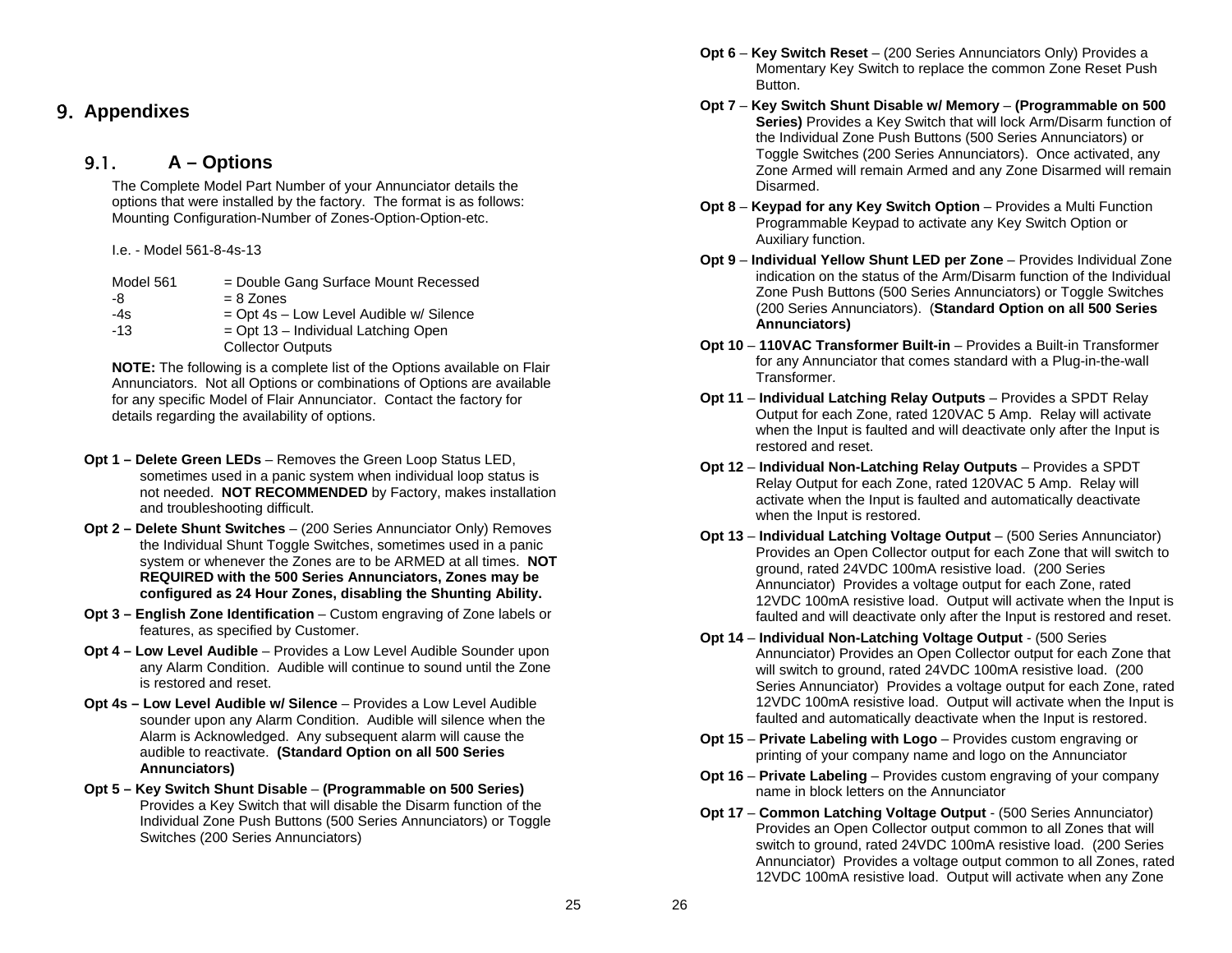Input is faulted and will deactivate only after the Input is restored and reset.

- **Opt17A Common Non-Latching Voltage Output** –(500 Series Annunciator) Provides an Open Collector Common Output that will switch to ground, rated 24VDC 100mA resistive load. (200 Series Annunciator) Provides a Common Voltage Output, rated 12VDC 100mA resistive load. Output will activate when the Input is faulted and automatically deactivate when the Input is restored.
- **Opt 17B Common Audible Voltage Output** (500 Series Annunciator) Provides an Open Collector output common to all zones that will switch to ground, rated 24VDC 100mA resistive load. (200 Series Annunciator) Provides a voltage output, common to all Zones, rated 12VDC 100mA resistive load. Output will activate when any Zone Input is faulted and deactivate when the alarmed Zone is Acknowledged.
- **Opt 17C Common Latching Relay Output** Provides a SPDT Relay Output common to all Zones, rated 120VAC 5 Amp. Relay will activate when the Input is faulted and automatically deactivate when the Input is restored.
- **Opt 18 Alarm Output when Zone is Shunted** (500 Series Annunciator) Provides an Open Collector output common to all zones that will switch to ground, rated 24VDC 100mA resistive load. (200 Series Annunciator) Provides a voltage output, common to all Zones, rated 12VDC 100mA resistive load. Output will activate when any Zone is Shunted and deactivate when the Zone is Un-shunted.
- **Opt 20 Low Battery LED Indicator** Provides an LED indication on the Annunciator if the battery voltage drops below 10.9Vdc
- **Opt 24 Three-Way Switching between Primary and Remotes** Provides for Shunting/Un-shunting from either the Primary or Remote Annunciator. (500 Series Annunciator) Opt 9 is standard, and control of the Shunt function is thru the RS-485 communication line between Primary and Remote Annunciator. (200 Series Annunciator) Requires Opt 9 – Individual Shunt LEDs. And an additional 3 wires per Zone, between the Primary and Remote Annunciator for control of the Shunt function.
- **Opt 24A Remote Shunt** (200 Series Annunciators Only) Eliminates Shunt Switches on the Annunciator and provides wires to connect to Remote Shunt Switches.
- **Opt 26B Master Shunt (Arm/Disarm) (Programmable on 500 Series)** Provides a Master Keyswitch to Arm/Disarm the Annunciator. (500 Series Annunciator) With the Keyswitch OFF, the Annunciator will be Disarmed. The Annunciator will not respond to Alarm conditions on the Zone Inputs, but will continue to monitor for Trouble or Tamper conditions. Individual Zones may be Acknowledged, Reset or Bypassed by the Individual Zone Pushbuttons. With the Keyswitch ON, the Annunciator will be Armed. The Annunciator will respond to Alarm, Trouble and Tamper conditions. The Acknowledge, Reset and Bypass features of the Individual Zone Pushbuttons will be Disabled. (200 Series Annunciator) With the Keyswitch OFF, the Annunciator will be Armed, there is no effect on

the Bypass Toggle Switches, Silence Switch or Reset Switch. With the Keyswitch ON, the Annunciator will be Disarmed, The Annunciator will not respond to any Alarm Condition.

- **Opt 27 Telephone Plugs** Provides 25 pair Female Telephone plugs, with up to 6' of wire, for connection of, any or all, Zone Inputs or Outputs.
- **Opt 28 Telephone Plug Extension** Provides 25 pair 2 ended, Male/Female extension cable, 25 feet long.
- **Opt 29 Flashing LEDs** Provides for Flashing Red Alarm LEDs, available on 200 Series Annunciators ONLY. (500 Series Annunciator) Not Available, comes standard with Flashing to Steady state Alarm LEDs.
- **Opt 29A Pulsating Sound** Provides for a Pulsing Sounder on Alarm, requires Option 4 or 4S.
- **Opt 31 Terminal Strips** Provides Screw Terminals for connection of, any or all, Zone Inputs or Outputs.
- **Opt 31A Terminal Strips w/ Surge Suppression** Provides Screw Terminals with Surge Suppression for connection of, any or all, Zone Inputs or Outputs.
- **Opt 32 Entry/Exit Delay (Programmable on 500 Series)** Provides adjustable Entry/Exit Delays for any or all Zone Inputs. Entry/Exit Delays will be activated when the Zone or Zones are Armed by either a Master Arm/Disarm Switch or the Individual Zone Pushbuttons. Once Armed, if any Exit Delay has been programmed, the Exit Delay will begin, during which time the Zone will not respond to any Alarm condition on the Input. After the Exit Delay has timed out, the Zone will respond to all Alarm conditions, if any Entry Delay has been programmed, the Zone will delay any Alarm Output until the Entry Delay has expired, allowing time to Disarm the Annunciator before the Zone Alarms.
- **Opt 32X Individual Delay on Output (Entry Delay) (Programmable on 500 Series)** Provides an Entry Delay for any or all Zones. If any Entry Delay has been programmed, the Zone will delay any Alarm Output until the Entry Delay has expired, allowing time to Disarm the Annunciator before the Zone Alarms.
- **Opt 32Y Door Prop Delay (Programmable on 500 Series)** Provides an adjustable Delay Period, when a Zone is Disarmed, to allow for momentary Alarm conditions on a Zone Input. If the Zone Input is in an Alarm condition for a period longer than the Delay period the Zone will go into Alarm. If the Zone is Armed, the Door Prop Delay is disabled, and the Zone will respond to an Alarm condition instantly.
- **Opt 32Z Common Timed Output (Programmable on 500 Series)** Provides a timed relay output that will automatically reset after the adjusted time period, from 1-15 minutes.
- **Opt 33 Lamp Test (Programmable on 500 Series)** Provides a Push Button to light all LEDs or Lamps, at once or in a programmed sequence.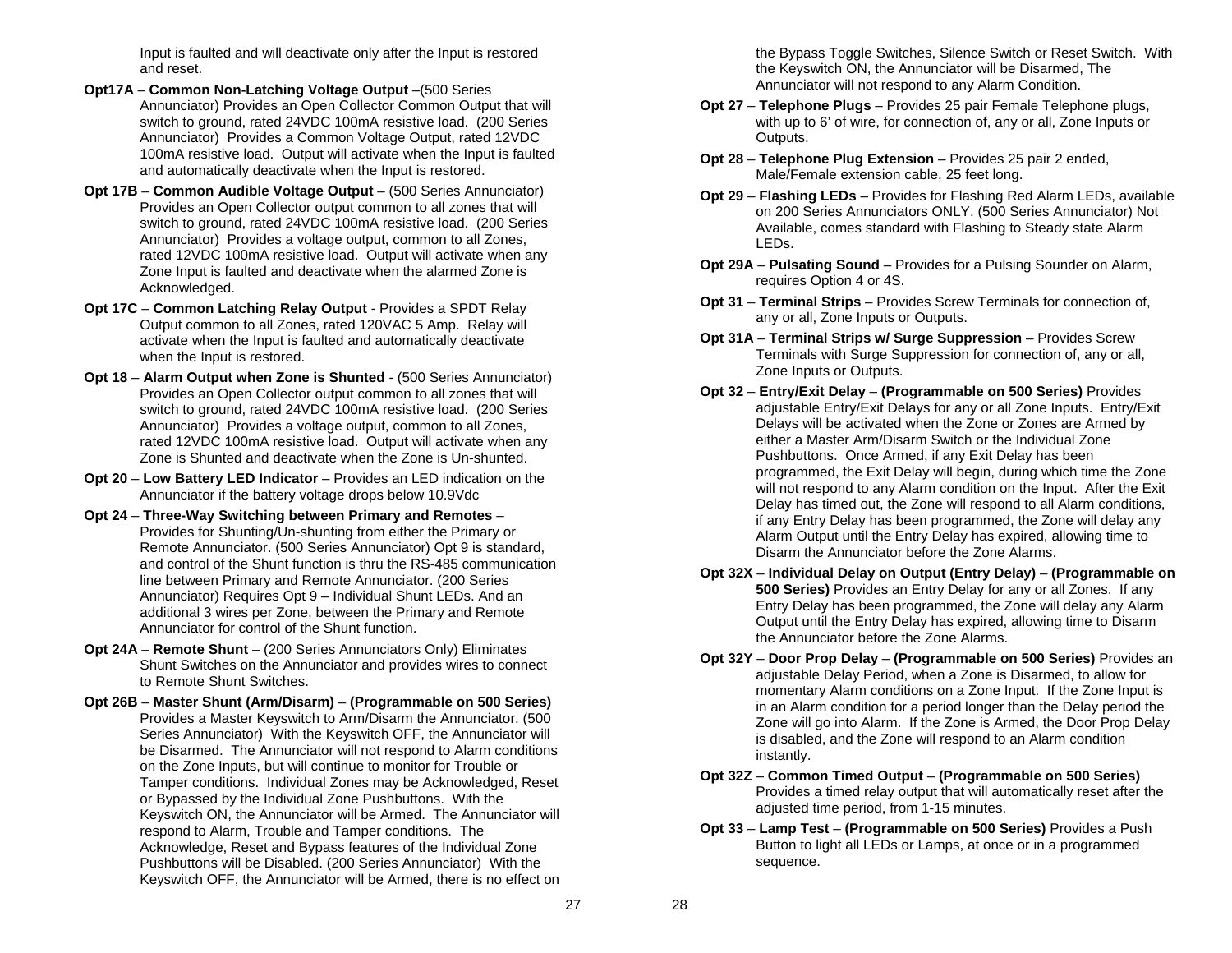- **Opt 33A Circuit Test** (200 Series Annunciators Only) Provides a Push Button to cause all Zones to Alarm.
- **Opt 34 Individual Reset** (200 Series Annunciator Only) Provides an Individual Reset button for each Zone. **(Standard on 500 Series Annunciators)**
- **Opt 34A Individual Remote Reset** (200 Series Annunciators Only) Provides inputs for Individual Remote Reset Buttons for each Zone.
- **Opt 36 Individual Voltage Output for Remote Annunciator** (200 Series Annunciator Only) Provides a Voltage Output for each LED to Light a Remote Annunciator, one wire for each LED on the Remote. (500 Series Annunciator) Control of Remote Annunciator is provided by RS-485 Communication line between Primary and Remote Annunciators.
- **Opt 41 Back lighted LEDs** Graphic Displays Only
- **Opt 42 24VDC Common Positive** Remote Graphic Display Only.
- **Opt 43 12VDC Common Positive** Remote Graphic Display Only.
- **Opt 44 Auxiliary Momentary Toggle Switch** Provides a SPDT toggle switch to operate or control remote or auxiliary devices, i.e. Door Strike for Access Control.
- **Opt 45 Auxiliary Maintained Toggle Switch** Provides a SPDT toggle switch to operate or control remote or auxiliary devices, i.e. Door Strike for Access Control.
- **Opt 46 Auxiliary LED** Provides a LED to display status of Opt 44, Opt 45
- **Opt 47 Dual Color LED** Graphic Displays Only
- **Opt 48 Keyswitch to Lock Out Auxiliary Switches**
- **Opt 49 24VDC Auxiliary Power Supply**
- **Opt 50 Egress Time Delay**
- **Opt 99 Custom Requirements** -

### **Programming Chart**

#### MZA Attributes

| Zone<br>#      | Loop<br>Input<br><b>Type</b> | 24<br>Hour | Entry<br>(Sec) | Exit<br>(Sec) | Prop<br>Delay<br>(Sec) | Output<br>Type | Output<br>$(\overline{\mathsf{Min}})$ |
|----------------|------------------------------|------------|----------------|---------------|------------------------|----------------|---------------------------------------|
| $\mathbf 1$    |                              |            |                |               |                        |                |                                       |
| $\overline{2}$ |                              |            |                |               |                        |                |                                       |
| 3              |                              |            |                |               |                        |                |                                       |
| 4              |                              |            |                |               |                        |                |                                       |
| 5              |                              |            |                |               |                        |                |                                       |
| 6              |                              |            |                |               |                        |                |                                       |
| $\overline{7}$ |                              |            |                |               |                        |                |                                       |
| 8              |                              |            |                |               |                        |                |                                       |

#### 9.2.**B – Programming Chart**

The 500 Series Annunciators may be programmed "Configured" for various Zone Input/Output characteristics. Make a copy of the Programming Chart on the next page. Decide what characteristics you want for each Zone and insert the values in the appropriate boxes in the Programming Chart.

Module **Settings** 

| <b>System</b> | <b>Module Link</b> | <b>Serial Port</b> | <b>Serial Port</b> |  |  |
|---------------|--------------------|--------------------|--------------------|--|--|
| <b>Zones</b>  | <b>Address</b>     | Mode               | <b>Address</b>     |  |  |
|               |                    |                    |                    |  |  |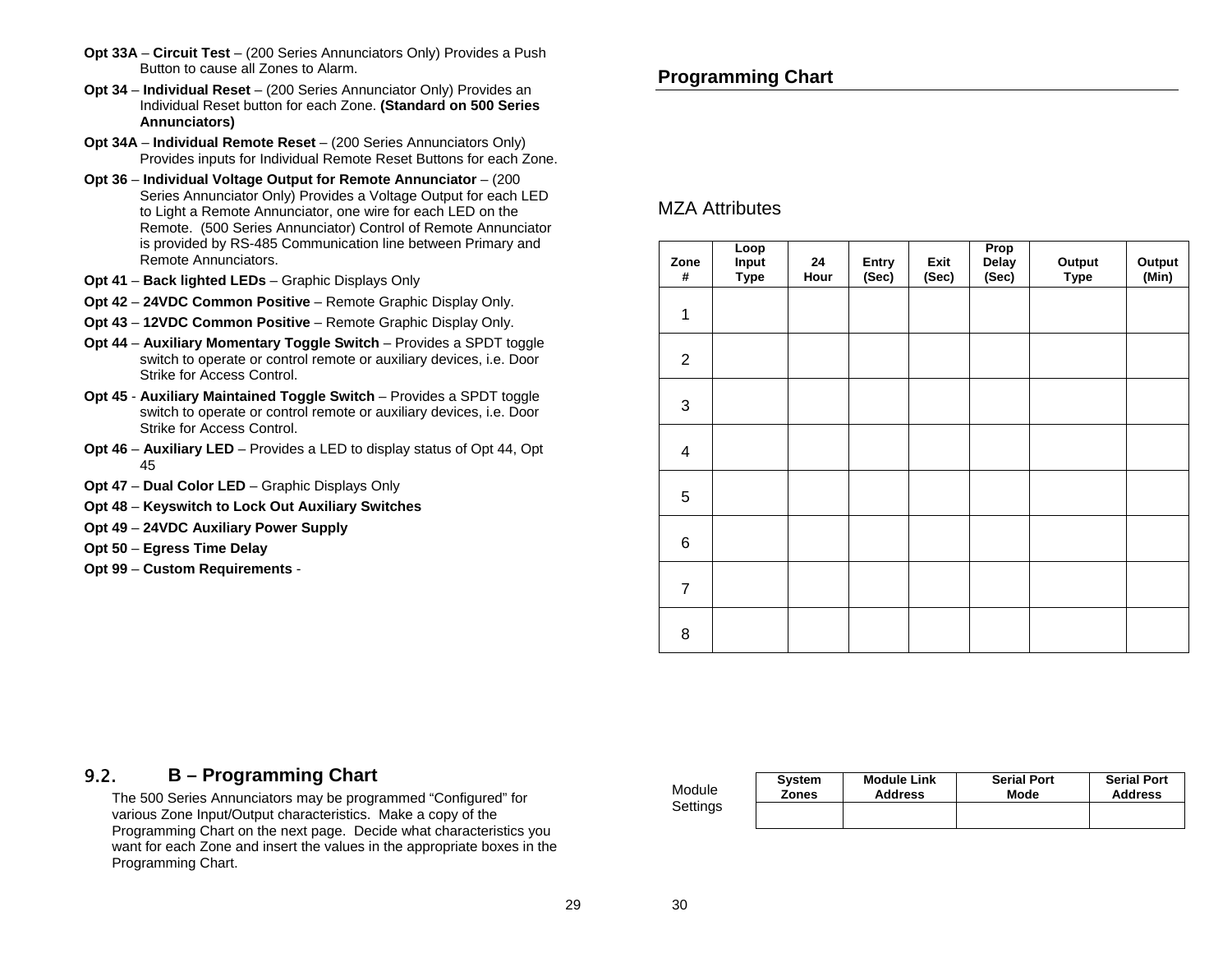Digital Input Type

| Digital<br>Input # | <b>Input</b><br>Type |
|--------------------|----------------------|
|                    |                      |
| 2                  |                      |
| 3                  |                      |
|                    |                      |

Common Output Type

| Output<br># | <b>Output Type</b> | <b>Output Time</b><br>(Min) |
|-------------|--------------------|-----------------------------|
|             |                    |                             |
| 2           |                    |                             |

Input Bridging to Zone Outputs

| <b>Output</b> | 1 | $\mathbf{2}$ | 3 | 4 | 5 | 6 | $\overline{7}$ | 8 |
|---------------|---|--------------|---|---|---|---|----------------|---|
|               |   |              |   |   |   |   |                |   |
| Input 1       |   |              |   |   |   |   |                |   |
| Input 2       |   |              |   |   |   |   |                |   |
| Input 3       |   |              |   |   |   |   |                |   |
| Input 4       |   |              |   |   |   |   |                |   |
| Input 5       |   |              |   |   |   |   |                |   |
| Input 6       |   |              |   |   |   |   |                |   |
| Input 7       |   |              |   |   |   |   |                |   |
| Input 8       |   |              |   |   |   |   |                |   |

#### TYPICAL 2 ZONE WIRING DIAGRAM



32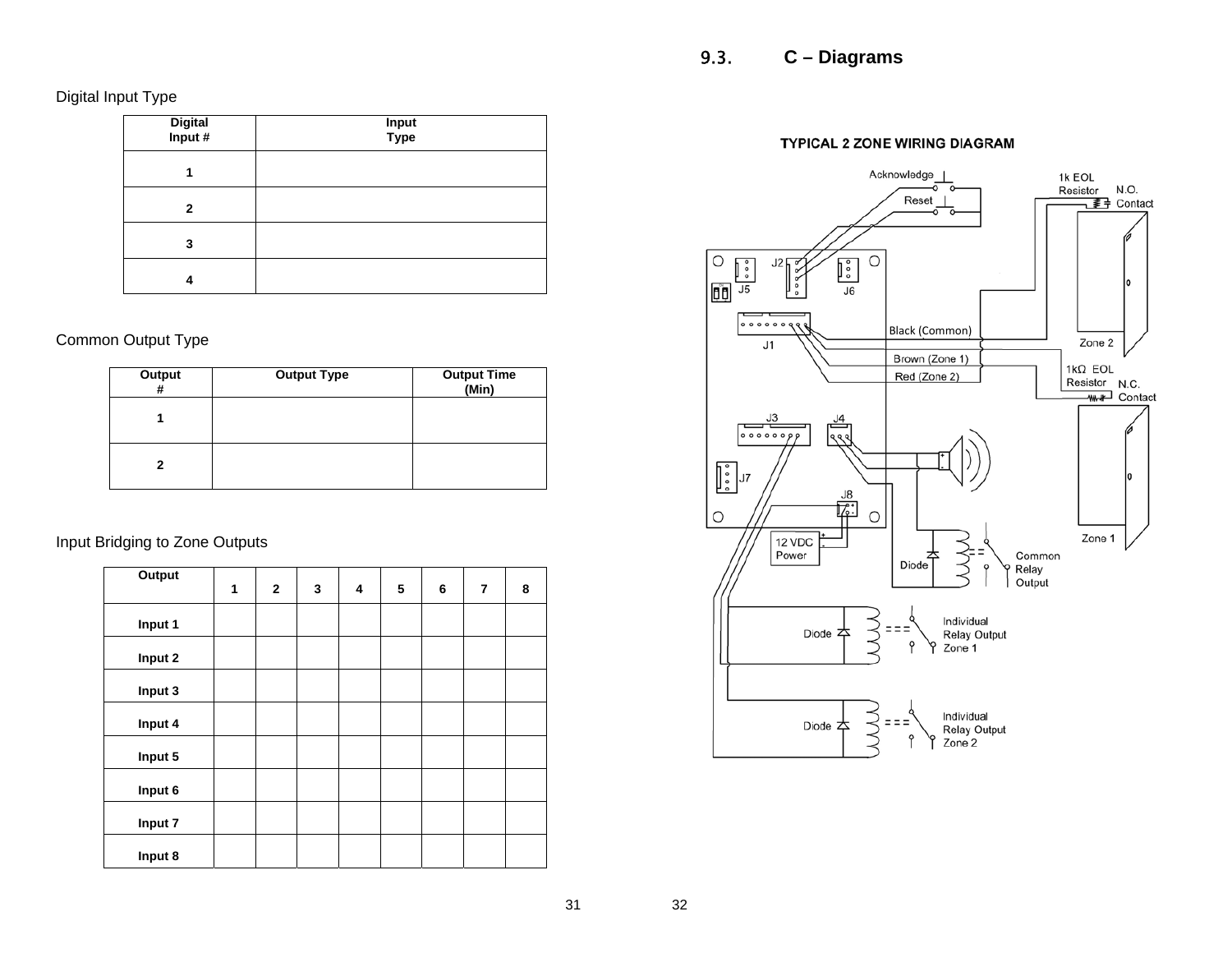#### 9.4.**D - Warranty**

#### *Limited Warranty*

Flair Electronics warrants the original purchaser that for a period of twelve months from the date of purchase, the product shall be free of defects in materials and workmanship under normal use. During the warranty period, Flair Electronics shall, at its option, repair or replace any defective product upon return of the product to its factory, at no charge for labor and materials. Any replacement and/or repaired parts are warranted for the remainder of the original warranty or ninety (90) days, whichever is longer. The original purchaser must promptly notify Flair Electronics in writing that there is a defect in materials or workmanship, such written notice to be received in all events prior to expiration of the warranty period. There is absolutely no warranty on software and all software products are sold as a user license under the terms of the software license agreement included with the product. The Customer assumes all responsibility for the proper selection, installation, operation and maintenance of any product purchased from Flair Electronics.

#### *Warranty Procedure*

To obtain service under this warranty, please return the item(s) in question to the point of purchase. All authorized distributors and dealers have a warranty program. Anyone returning goods to Flair Electronics must first obtain an authorization number. Flair Electronics will not accept any shipment whatsoever for which prior authorization has not been obtained.

#### *Conditions to Void Warranty*

This warranty applies only to defects in parts and workmanship relating to normal use. It does not cover:

- Damage incurred in shipping or handling;
- Damage caused by disaster such as fire, flood, wind earthquake or lightning;
- Damage sue to causes beyond the control of Flair Electronics such as excessive voltage, mechanical shock or water damage;
- Damage caused by unauthorized attachment, alterations, modifications or foreign objects;
- Damage caused by peripherals (unless such peripherals were supplied by Flair Electronics;
- Defects caused by failure to provide a suitable installation environment for the products;
- Damage caused by use of the products for purposes other than those for which it was designed:
- Damage from improper maintenance;
- Damage arising out of any other abuse, mishandling or improper application of the products.

#### *Items Not Covered by Warranty*

In addition to the items which void the Warranty, the following items shall not be covered by Warranty: (i) freight cost to the repair center; (ii) products which are not identified with Flair Electronics product label and serial number; (iii) products disassembled or repaired in such a manner as to adversely affect the performance or prevent adequate inspection or

testing to verify any warranty claim. Products not covered by this warranty, or otherwise out of warranty due to age, misuse, or damage shall be evaluated, and a repair estimate shall be provided. No repair work will be performed until a valid purchase order is received from the Customer and a Return Merchandise Authorization Number (RMA) is issued by Flair Electronics customer Service.

Flair Electronics' liability for failure to repair the product under this warranty after a reasonable number of attempts will be limited to a replacement of the product, as the exclusive remedy for breach of warranty. Under no circumstances shall Flair Electronics be liable for any special, incidental, or consequential damages based upon breach of warranty, breach of contract, negligence, strict liability, or any legal theory. Such damages include, but are not limited to, loss of profits, loss of the product or any associated equipment, cost of capital, cost of substitute or replacement equipment, facilities or services, downtime, purchaser's time, the claims of third parties, including customers, and injury to property. The laws of some jurisdictions limit or do not allow the disclaimer of consequential damages. If the laws of such a jurisdiction apply to any claim by or against Flair Electronics, the limitations and disclaimers contained here shall be to the greatest extent permitted by law. Some states do not allow the exclusion or limitation of incidental or consequential damages, so that the above may not apply to you.

#### *Disclaimer of Warranties*

*This warranty contains the entire warranty and shall be in lieu of any and all other warranties, whether expressed or implied (including all implied warranties of merchantability or fitness for a particular purpose) and of all other obligations or liabilities on the part of Flair Electronics. Flair Electronics neither assumes responsibility for nor authorizes any other person purporting to act on its behalf to modify or change this warranty, nor to assume for it any other warranty or liability concerning this product.* 

**Warning: Flair Electronics recommends that the entire system be completely tested on a regular basis. However, despite frequent testing, and due to, but not limited to, criminal tempering or electrical disruption, it is possible for this product to fail to perform as expected.**

#### *Out of Warranty Repairs*

Flair Electronics will at its option repair or replace out-of-warranty products which are returned to its factory according to the following conditions. Anyone returning goods to Flair Electronics must first obtain an authorization number. Flair Electronics will not accept any shipment whatsoever for which prior authorization has not been obtained.

Products which Flair Electronics determines to be repairable will be repaired and returned. A set fee which Flair Electronics has predetermined ad which may be revised from time to time, will be charged for each unit repaired.

Products which Flair Electronics determines not to be repairable will be replaced by the nearest equivalent product available at that time. The current market price of the replacement product will be charged for each replacement unit.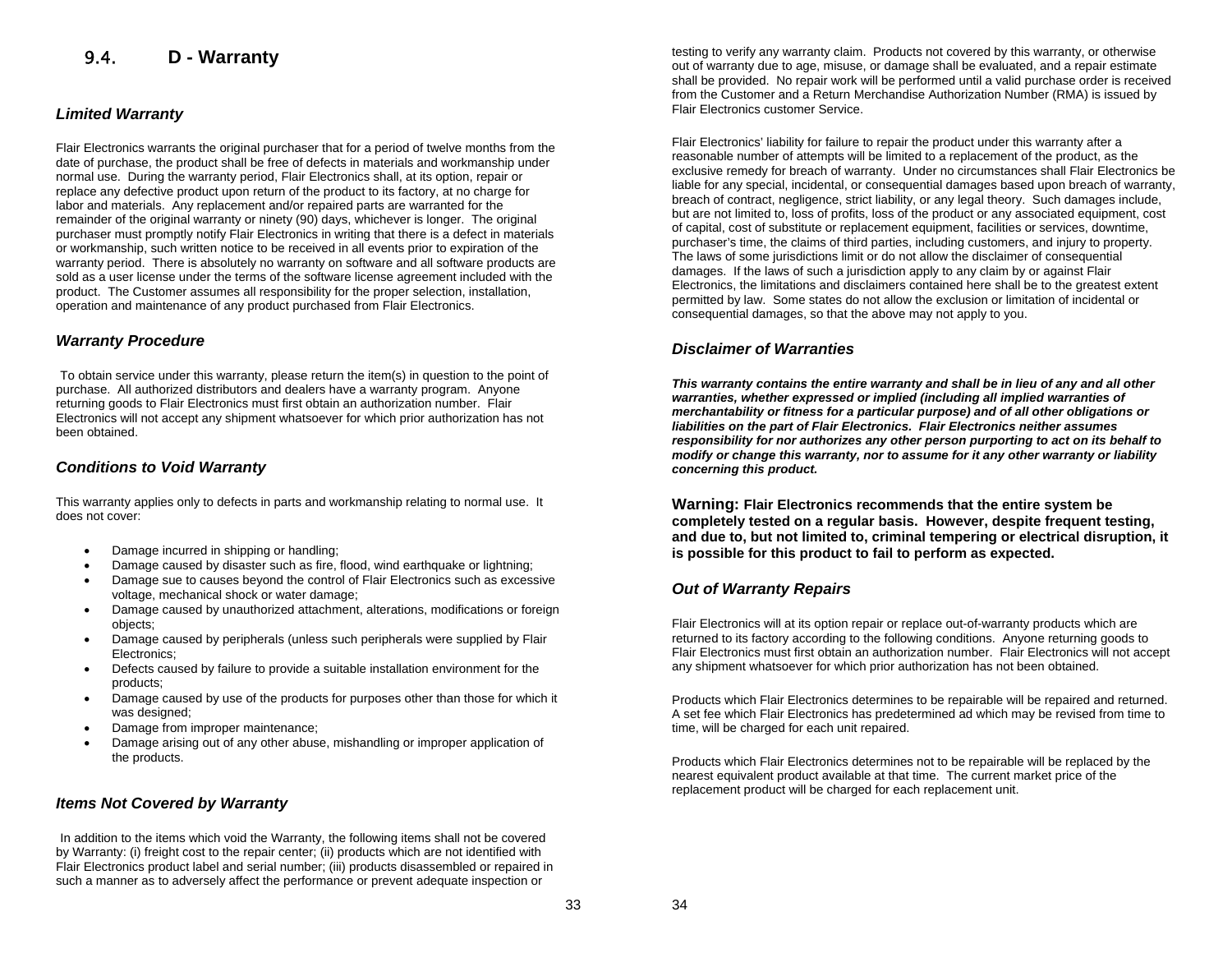#### 9.5.**E - FCC Compliance Statement**

#### *CAUTION: Changes or modifications not expressly approved by Flair Electronics could void your authority to use this equipment.*

This equipment has been tested and found to comply with the limits for a Class B digital device, pursuant to Part15 of the FCC Rules. These limits are designed to provide reasonable protection against harmful interference in a residential installation. This equipment generates, uses and can radiate radio-frequency energy and, if not installed and used in accordance with the instructions, may cause harmful interference to radio communications. However, there is no guarantee that interference will not occur in a particular installation. If this equipment does cause harmful interference to radio or television reception, which can be determined by tuning the equipment off and on, the user is encouraged to try to correct the interference by one or more of the following measures:

- Re-orient the receiving antenna
- Increase the separation between the equipment and receiver
- Connect the equipment into an outlet on a circuit different from that to which the receiver is connected
- Consult the dealer or an experienced radio/television technician for help

The user may find the following booklet prepared by the FCC useful: "How to Identify and Resolve Radio/Television Interference Problems". This booklet is available from the U.S. Government Printing Office, Washington D.C. 20402, Stock # 004-000-00345-4.

#### 9.6.**F - Software Licensing Agreement**

#### FLAIR ELECTRONICS, INC. END USER LICENSE AGREEMENT FLAIR CONFIGURATOR

This License Agreement, made between Flair Electronics, Inc., a corporation of the State of California hereinafter referred to as LICENSOR, and the acknowledged recipient end user of this software, hereinafter referred to as LICENSEE.

Whereas, LICENSEE desires to accept from LICENSOR to use the SOFTWARE, and whereas, LICENSOR desires to grant non-exclusive licenses on the SOFTWARE;

Now, therefore, LICENSOR grants and LICENSEE accepts a personal, nontransferable and non-exclusive right and license to use the SOFTWARE upon the terms and conditions set forth below:

- 1. License. LICENSOR grants LICENSEE a non-exclusive license to use this SOFTWARE. This SOFTWARE may is provided by LICENSOR only, and may not be redistributed. Each license granted under this Software License Agreement conveys to LICENSEE only a personal, non-exclusive, non-transferable right and license to use the SOFTWARE. This Software License Agreement may not be assigned by LICENSEE and the SOFTWARE to which it applies, the documents and materials relating thereto may not be disclosed, sublicensed, published, released or transferred to another party by LICENSEE without the prior written consent of LICENSOR.
- 2. Use. LICENSEE agrees to use the software only as provided in this Software License Agreement and only during the term of the license granted by this Software License Agreement. LICENSEE may install this software on more than one computer, provided that SOFTWARE is not distributed to a third party user. LICENSEE expressly agrees that any use not in accordance with the foregoing is an unauthorized use of the SOFTWARE and is strictly prohibited.
- 3. Disclaimer of Warranty. THS SOFTWARE IS PROVIDED ON AN "AS IS" BASIS, WITHOUT WARRANTY OF ANY KIND, INCLUDING WITHOUT LIMITATION THE WARRANTIES OF MERCHANTABILITY, FITNESS FOR A PARTICULAR PURPOSE AND NON-INFRINGEMENT. THE ENTIRE RISK AS TO THE QUALITY AND PERFORMANCE OF THE SOFTWARE AND THE ACCURACY OF ALL INFORMATION IS BORNE BY LICENSEE. SHOULD THE SOFTWARE PROVE DEFECTIVE, LICENSEE AND NOT FLAIR ELECTRONICS, INC., ITS CONSULTATANTS, OR ITS SUPPLIERS ASSUME THE ENTIRE COST OF ANY SERVICE AND REPAIR. IN ADDITION, THE SECURITY MECHANISMS IMPLEMENTED BY FLAIR ELECTRONICS, INC. SOFTWARE HAVE INHERENT LIMITATIONS, AND LICENSEE MUST DETERMINE THAT THE SOFTWARE SUFFICIENTLY MEETS LICENSEE'S REQUIREMENTS. THIS DISCLAIMER OF WARRANTY CONSTITUTES AN ESSENTIAL PART OF THIS AGREEMENT.
- 4. Protection and Security. LICENSEE acknowledges that United States and International Copyright laws protect the SOFTWARE and LICENSEE further acknowledges that LICENSOR has an exclusive proprietary right and interest in and to the SOFTWARE. The SOFTWARE shall not be de-compiled, reverse engineered, or otherwise dis-assembled, dissected or modified.
- 5. Indemnification. In the event that any portion of the SOFTWARE or related materials furnished to LICENSEE by LICENSOR is, in LICENSOR's sole opinion,